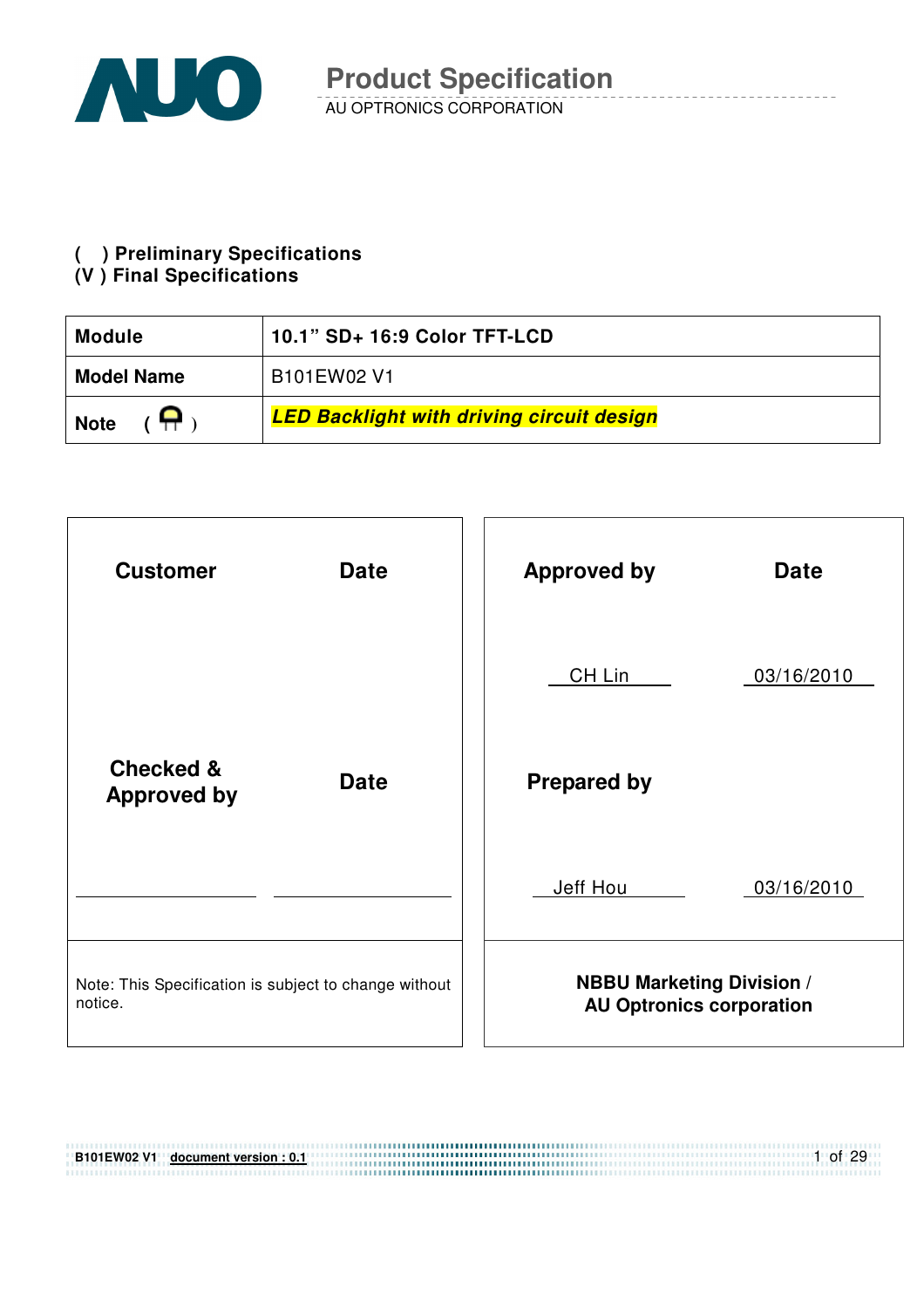

# **Product Specification**<br>AU OPTRONICS CORPORATION

# Contents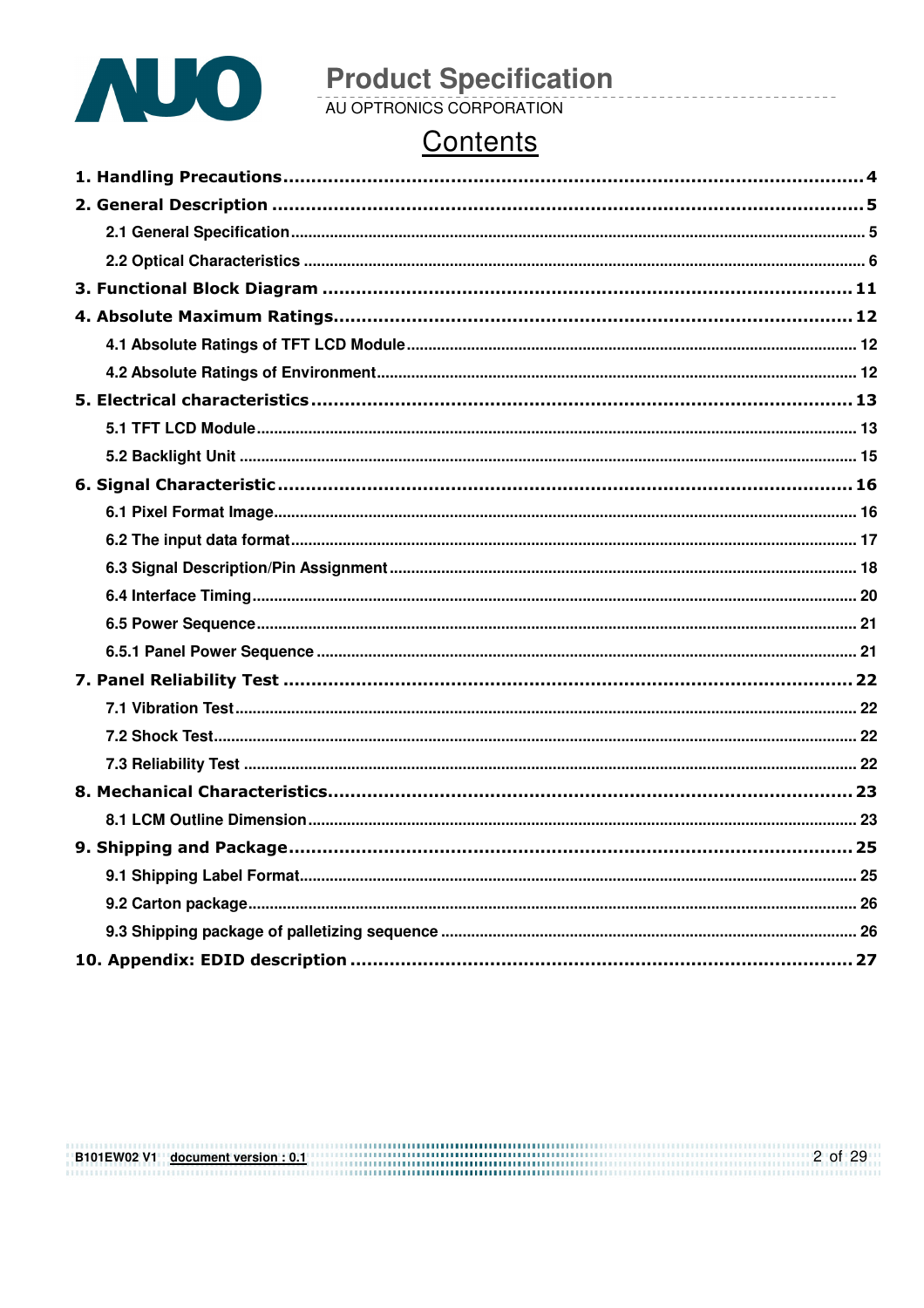

AU OPTRONICS CORPORATION

# **Record of Revision**

| Version and Date   Page |     | Old description            | <b>New Description</b> | Remark |
|-------------------------|-----|----------------------------|------------------------|--------|
| 0.1 2009/11/24          | All | First Edition for Customer |                        |        |
|                         |     |                            |                        |        |
|                         |     |                            |                        |        |
|                         |     |                            |                        |        |
|                         |     |                            |                        |        |
|                         |     |                            |                        |        |
|                         |     |                            |                        |        |
|                         |     |                            |                        |        |
|                         |     |                            |                        |        |
|                         |     |                            |                        |        |
|                         |     |                            |                        |        |
|                         |     |                            |                        |        |
|                         |     |                            |                        |        |
|                         |     |                            |                        |        |
|                         |     |                            |                        |        |
|                         |     |                            |                        |        |
|                         |     |                            |                        |        |

| B101EW02 V1 document version: 0.1 | $3$ of 29 |
|-----------------------------------|-----------|
|                                   |           |
|                                   |           |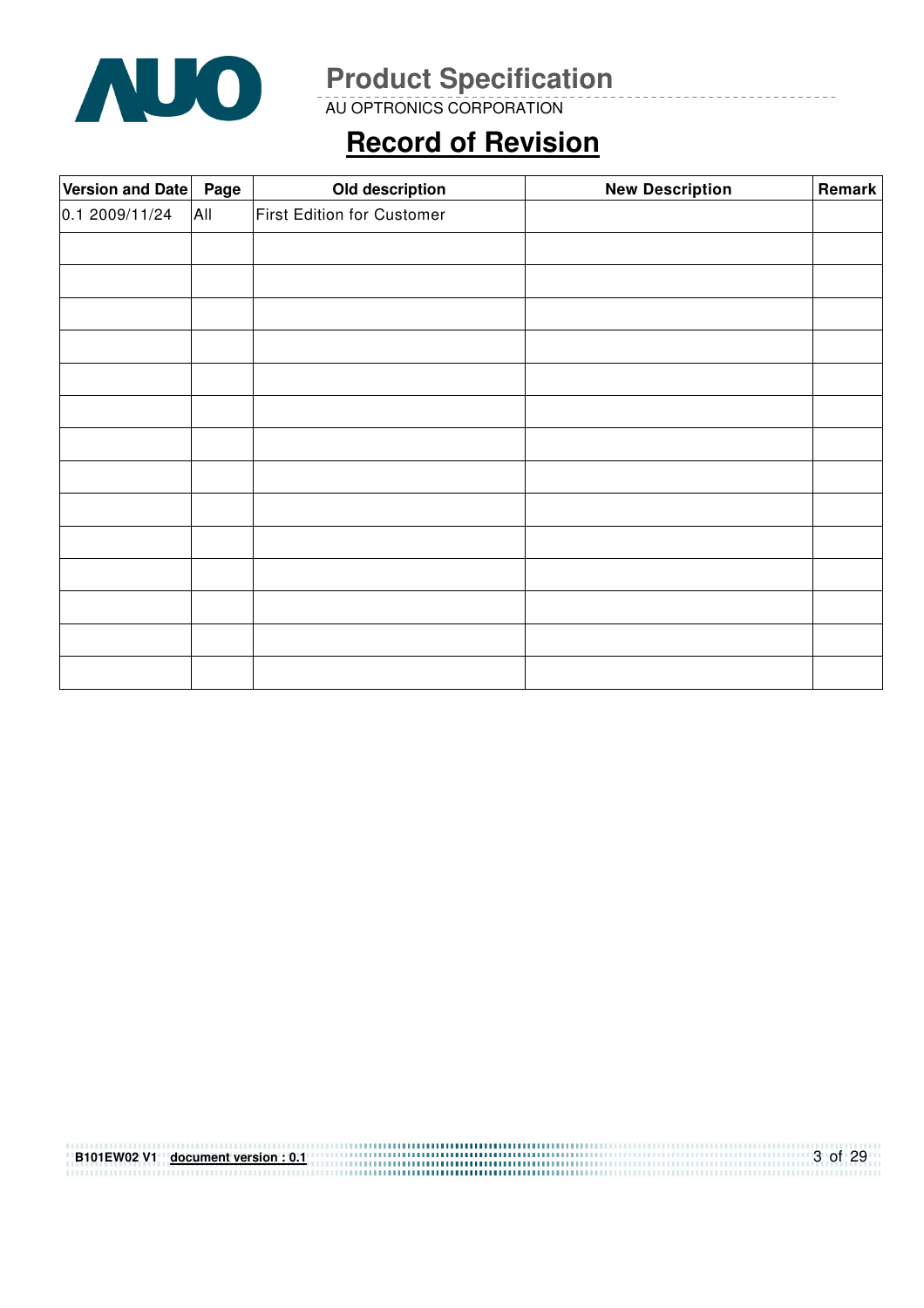

### **1. Handling Precautions**

**B101EW02 V1 document version : 0.1**

- 1) Since front polarizer is easily damaged, pay attention not to scratch it.
- 2) Be sure to turn off power supply when inserting or disconnecting from input connector.
- 3) Wipe off water drop immediately. Long contact with water may cause discoloration or spots.
- 4) When the panel surface is soiled, wipe it with absorbent cotton or other soft cloth.
- 5) Since the panel is made of glass, it may break or crack if dropped or bumped on hard surface.
- 6) Since CMOS LSI is used in this module, take care of static electricity and insure human earth when handling.
- 7) Do not open nor modify the Module Assembly.
- 8) Do not press the reflector sheet at the back of the module to any directions.
- 9) At the insertion or removal of the Signal Interface Connector, be sure not to rotate nor tilt the Interface Connector of the TFT Module.
- 11) After installation of the TFT Module into an enclosure (Notebook PC Bezel, for example), do not twist nor bend the TFT Module even momentary. At designing the enclosure, it should be taken into consideration that no bending/twisting forces are applied to the TFT Module from outside. Otherwise the TFT Module may be damaged.
- 12) Small amount of materials having no flammability grade is used in the LCD module. The LCD module should be supplied by power complied with requirements of Limited Power Source (IEC60950 or UL1950), or be applied exemption.
- 13) Disconnecting power supply before handling LCD modules, it can prevent electric shock, DO NOT TOUCH the electrode parts, cables, connectors and LED circuit part of TFT module that a LED light bar build in as a light source of back light unit. It can prevent electrostatic breakdown.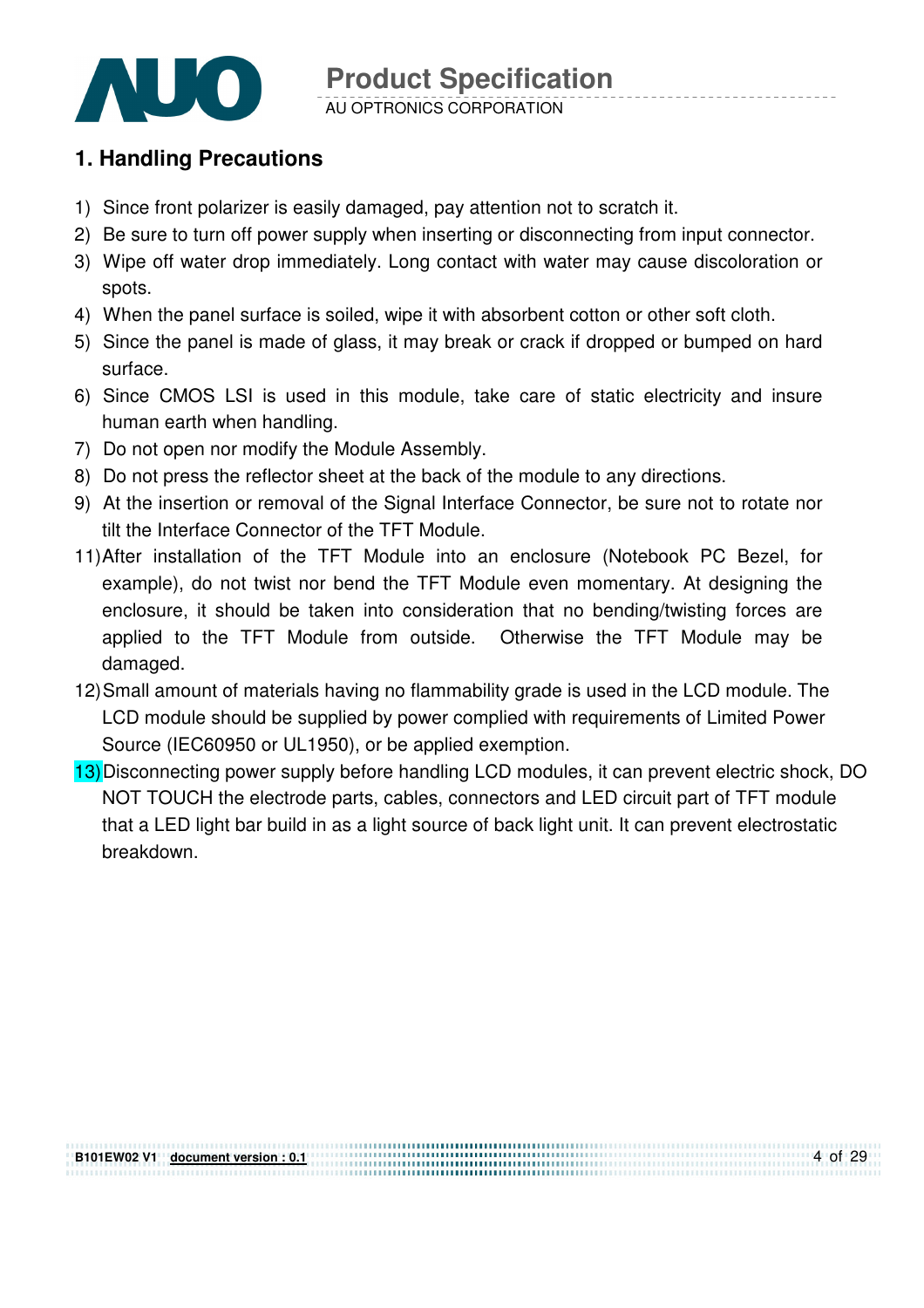

AU OPTRONICS CORPORATION

# **2. General Description**

B101EW02 V1 is a Color Active Matrix Liquid Crystal Display composed of a TFT LCD panel, a driver circuit, and LED backlight system. The screen format is intended to support the 1280(H) x 720(V) screen and 262k colors (RGB 6-bits data driver) with LED backlight driving circuit. All input signals are LVDS interface compatible.

B101EW02 V1 is designed for a display unit of notebook style personal computer and industrial machine.

# **2.1 General Specification**

**B101EW02 V1 document version : 0.1**

The following items are characteristics summary on the table at 25  $\degree$ C condition:

| <b>Items</b>                                        | <b>Unit</b>            | <b>Specifications</b>       |       |       |                |
|-----------------------------------------------------|------------------------|-----------------------------|-------|-------|----------------|
| Screen Diagonal                                     | [mm]                   | 255.54(W")                  |       |       |                |
| <b>Active Area</b>                                  | [mm]                   | 222.72(H) X 125.28(V)       |       |       |                |
| Pixels H x V                                        |                        | 1280x3(RGB) x 720           |       |       |                |
| <b>Pixel Pitch</b>                                  | [mm]                   | $0.1740$ (H) x $0.1740$ (V) |       |       |                |
| <b>Pixel Arrangement</b>                            |                        | R.G.B. Vertical Stripe      |       |       |                |
| Display Mode                                        |                        | Normally White              |       |       |                |
| <b>White Luminance</b><br>Note: ILED is LED current | $\lceil cd/m^2 \rceil$ | 200 typ<br>(Note1)          |       |       |                |
| Luminance Uniformity (5P)                           |                        | $1.25$ max                  |       |       |                |
| <b>Contrast Ratio</b>                               |                        | 500 typ                     |       |       |                |
| Response Time                                       | [ms]                   | 16 typ                      |       |       |                |
| Nominal Input Voltage VDD                           | [Volt]                 | $+3.3$ typ.                 |       |       |                |
| <b>Power Consumption</b>                            | [Watt]                 | 3.0W max.                   |       |       |                |
|                                                     |                        |                             |       |       |                |
| Weight                                              | [Grams]                | 200 max.                    |       |       |                |
| <b>Physical Size</b>                                | [mm]                   |                             |       | W     | T              |
|                                                     |                        | Max                         | 235.5 | 143.5 | 5.2            |
|                                                     |                        | <b>Typical</b><br>Min       | 235   | 143.2 |                |
|                                                     |                        |                             | 234.5 | 142.9 | $\blacksquare$ |
| <b>Electrical Interface</b>                         |                        | 1 channel LVDS              |       |       |                |

5 of 29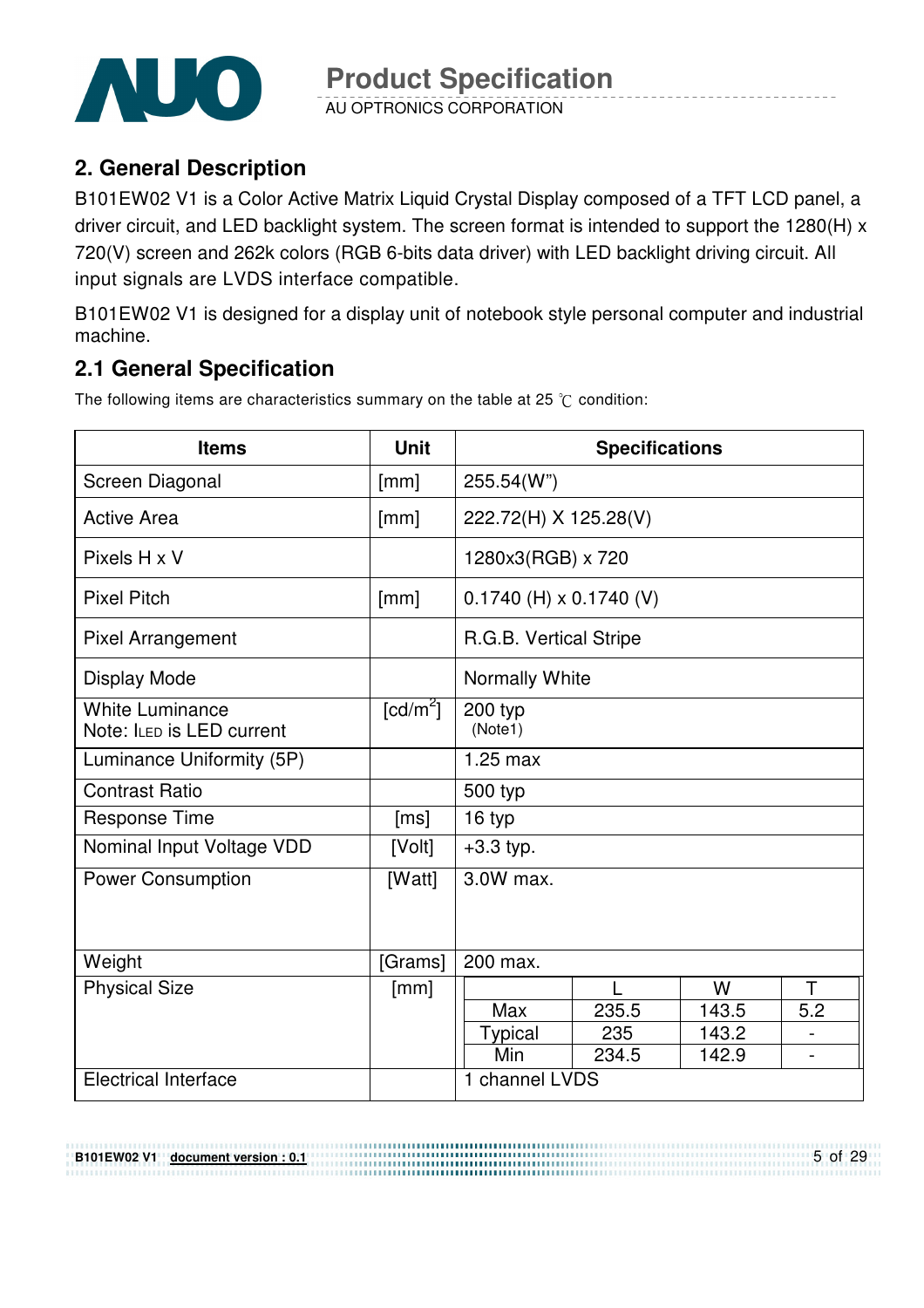

AU OPTRONICS CORPORATION

| <b>Glass Thickness</b>   | $\lceil mm \rceil$ | 0.5                     |
|--------------------------|--------------------|-------------------------|
| <b>Surface Treatment</b> |                    | Anti-Glare              |
| <b>Support Color</b>     |                    | 262K colors (RGB 6-bit) |
| <b>Temperature Range</b> |                    |                         |
| Operating                | $[^{\circ}C]$      | 0 to $+50$              |
| Storage (Non-Operating)  | ΰCĪ                | $-20$ to $+60$          |
| <b>RoHS Compliance</b>   |                    | <b>RoHS Compliance</b>  |

# **2.2 Optical Characteristics**

**B101EW02 V1 document version : 0.1**

The optical characteristics are measured under stable conditions at 25 $\degree$  (Room Temperature) :

| Item                                                |              | <b>Symbol</b>            | <b>Conditions</b>                            | Min.           | Typ.                    | Max.                             | <b>Unit</b>     | <b>Note</b>    |
|-----------------------------------------------------|--------------|--------------------------|----------------------------------------------|----------------|-------------------------|----------------------------------|-----------------|----------------|
| <b>White Luminance</b><br>ILED=20mA                 |              |                          | 5 points average                             | 170            | 200                     | $\blacksquare$                   | $\text{cd/m}^2$ | 1, 4, 5        |
|                                                     |              | $\theta$ R<br>$\theta$ L | Horizontal<br>(Right)<br>$CR = 10$<br>(Left) | 40<br>40       | 45<br>45                | $\blacksquare$<br>$\blacksquare$ | degree          |                |
| <b>Viewing Angle</b>                                |              | $\phi$ н<br>$\phi$ L     | Vertical<br>(Upper)<br>$CR = 10$<br>(Lower)  | 10<br>30       | 15<br>35                | $\blacksquare$                   |                 | 4, 9           |
| Luminance<br><b>Uniformity</b>                      |              | $\delta$ 5P              | 5 Points                                     | $\blacksquare$ | $\blacksquare$          | 1.25                             |                 | 1, 3, 4        |
| Luminance<br><b>Uniformity</b>                      |              | $\delta$ 13P             | 13 Points                                    | $\blacksquare$ | $\blacksquare$          | 1.60                             |                 | 2, 3, 4        |
| <b>Contrast Ratio</b>                               |              | <b>CR</b>                |                                              | 400            | 500                     | $\blacksquare$                   |                 | 4, 6           |
| <b>Cross talk</b>                                   |              | $\%$                     |                                              |                |                         | $\overline{\mathbf{4}}$          |                 | 4,7            |
|                                                     |              | $T_{r}$                  | Rising                                       | $\blacksquare$ | 12                      | $\blacksquare$                   |                 |                |
| <b>Response Time</b>                                |              | $T_{f}$                  | Falling                                      |                | $\overline{\mathbf{4}}$ | $\qquad \qquad \blacksquare$     | msec            | 4, 8           |
|                                                     |              | $T_{\rm RT}$             | $Rising + Falling$                           |                | 16                      |                                  |                 |                |
| <b>Red</b>                                          |              | <b>Rx</b>                |                                              | 0.549          | 0.579                   | 0.609                            |                 |                |
|                                                     |              | <b>Ry</b>                |                                              | 0.318          | 0.348                   | 0.378                            |                 |                |
|                                                     | Green        | Gx                       |                                              | 0.306          | 0.336                   | 0.366                            |                 |                |
| Color /<br><b>Chromaticity</b><br><b>Coodinates</b> |              | Gy                       |                                              | 0.524          | 0.554                   | 0.584                            |                 |                |
|                                                     |              | <b>Bx</b>                | <b>CIE 1931</b>                              | 0.126          | 0.156                   | 0.186                            |                 | $\overline{4}$ |
|                                                     | <b>Blue</b>  | <b>By</b>                |                                              | 0.105          | 0.135                   | 0.165                            |                 |                |
|                                                     |              | Wx                       |                                              | 0.283          | 0.313                   | 0.343                            |                 |                |
|                                                     | <b>White</b> | Wy                       |                                              | 0.299          | 0.329                   | 0.359                            |                 |                |
| <b>NTSC</b>                                         |              | $\%$                     |                                              | $\blacksquare$ | 45                      | $\blacksquare$                   |                 |                |

6 of 29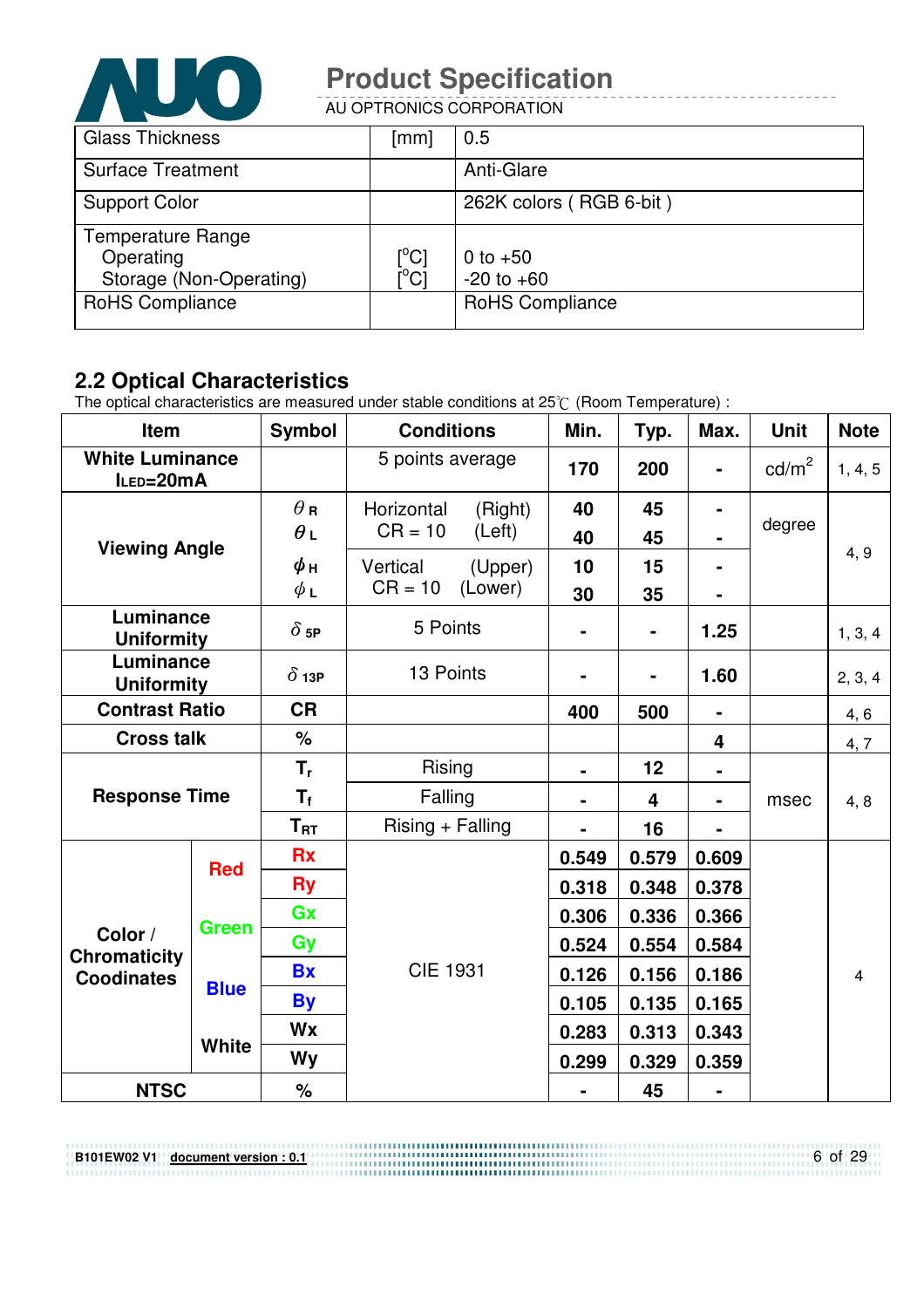

**Note 1**: 5 points position (Ref: Active area)



**Note 2**: 13 points position (Ref: Active area)



**Note 3**: The luminance uniformity of 5 or13 points is defined by dividing the maximum luminance values by the minimum test point luminance

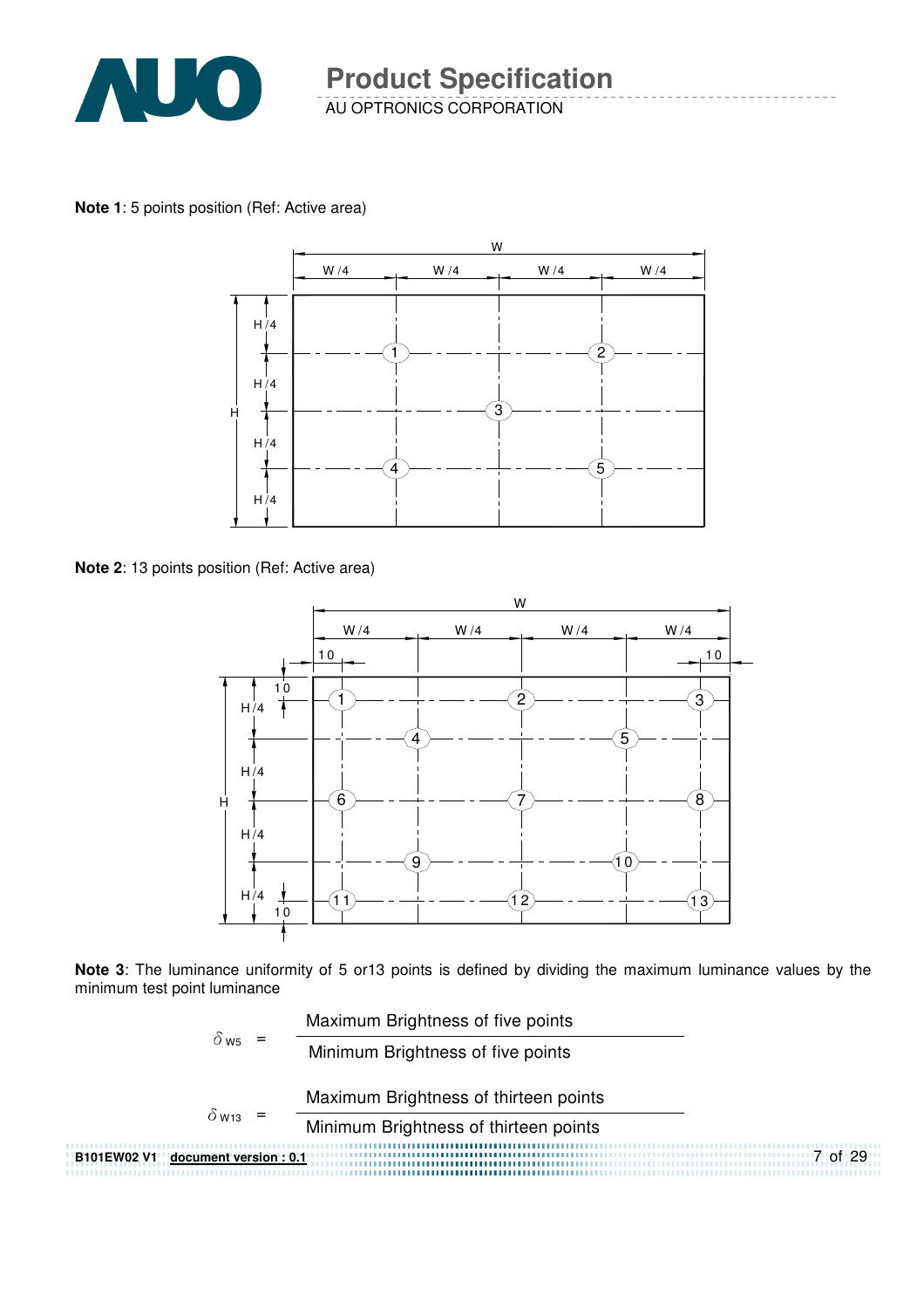

#### **Note 4**: Measurement method

The LCD module should be stabilized at given temperature for 30 minutes to avoid abrupt temperature change during measuring. In order to stabilize the luminance, the measurement should be executed after lighting Backlight for 30 minutes in a stable, windless and dark room, and it should be measured in the center of screen.



Center of the screen

**Note 5** : Definition of Average Luminance of White (Y<sub>L</sub>):

Measure the luminance of gray level 63 at 5 points  $Y_L = [L (1) + L (2) + L (3) + L (4) + L (5)] / 5$ 

L (x) is corresponding to the luminance of the point X at Figure in Note (1).

#### **Note 6** : Definition of contrast ratio:

Contrast ratio is calculated with the following formula.

Contrast ratio  $(CR)$ = Brightness on the "White" state Brightness on the "Black" state

8 of 29 **B101EW02 V1 document version : 0.1**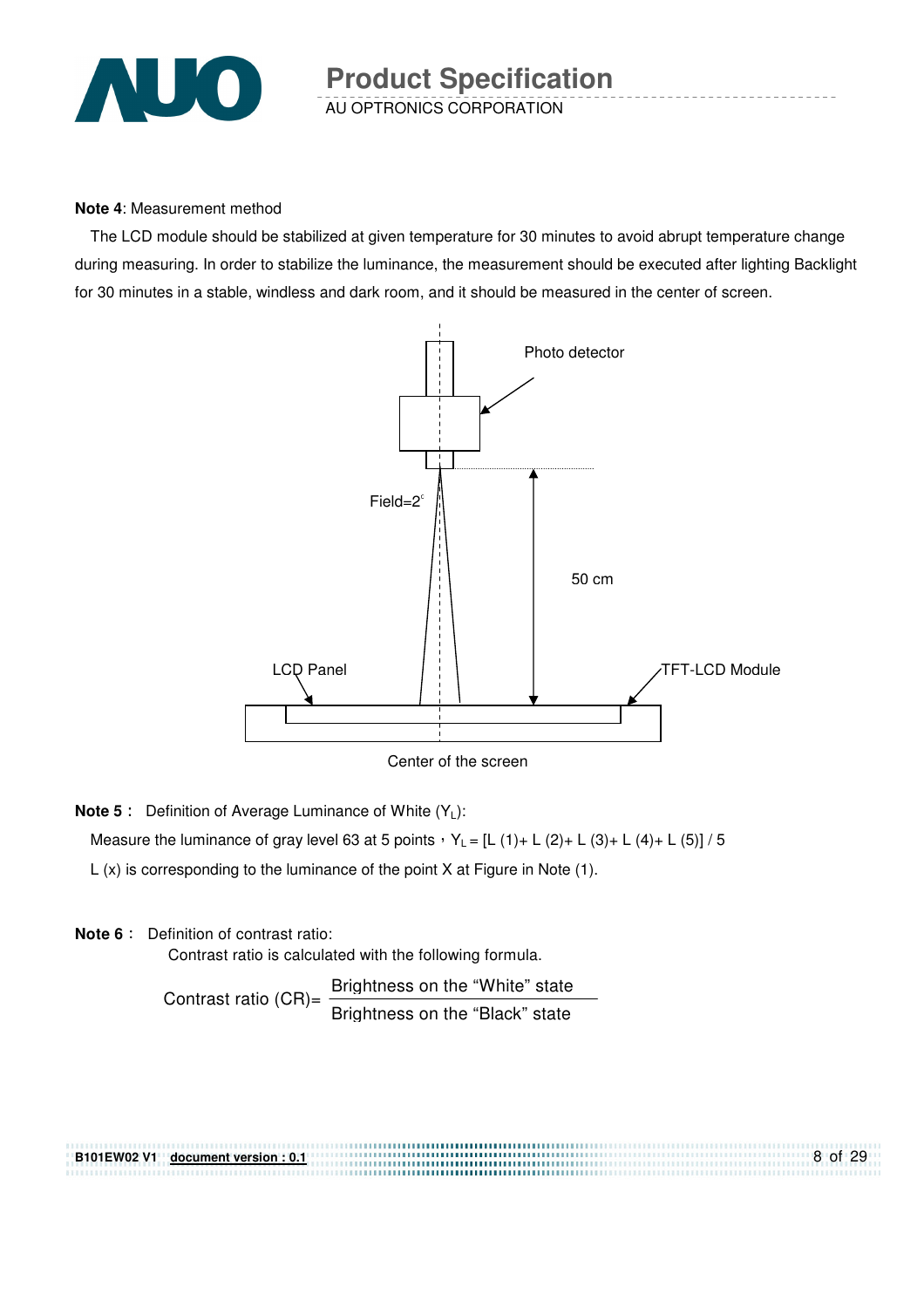

AU OPTRONICS CORPORATION

#### **Note 7** : Definition of Cross Talk (CT)

$$
CT = | Y_B - Y_A | / Y_A \times 100 (%)
$$

#### **Where**

YA = Luminance of measured location without gray level 0 pattern (cd/m2)

 $Y_B$  = Luminance of measured location with gray level 0 pattern (cd/m2)



#### **Note 8**: Definition of response time:

**B101EW02 V1 document version : 0.1**

The output signals of BM-7 or equivalent are measured when the input signals are changed from "Black" to "White" (falling time) and from "White" to "Black" (rising time), respectively. The response time interval between the 10% and 90% of amplitudes. Refer to figure as below.

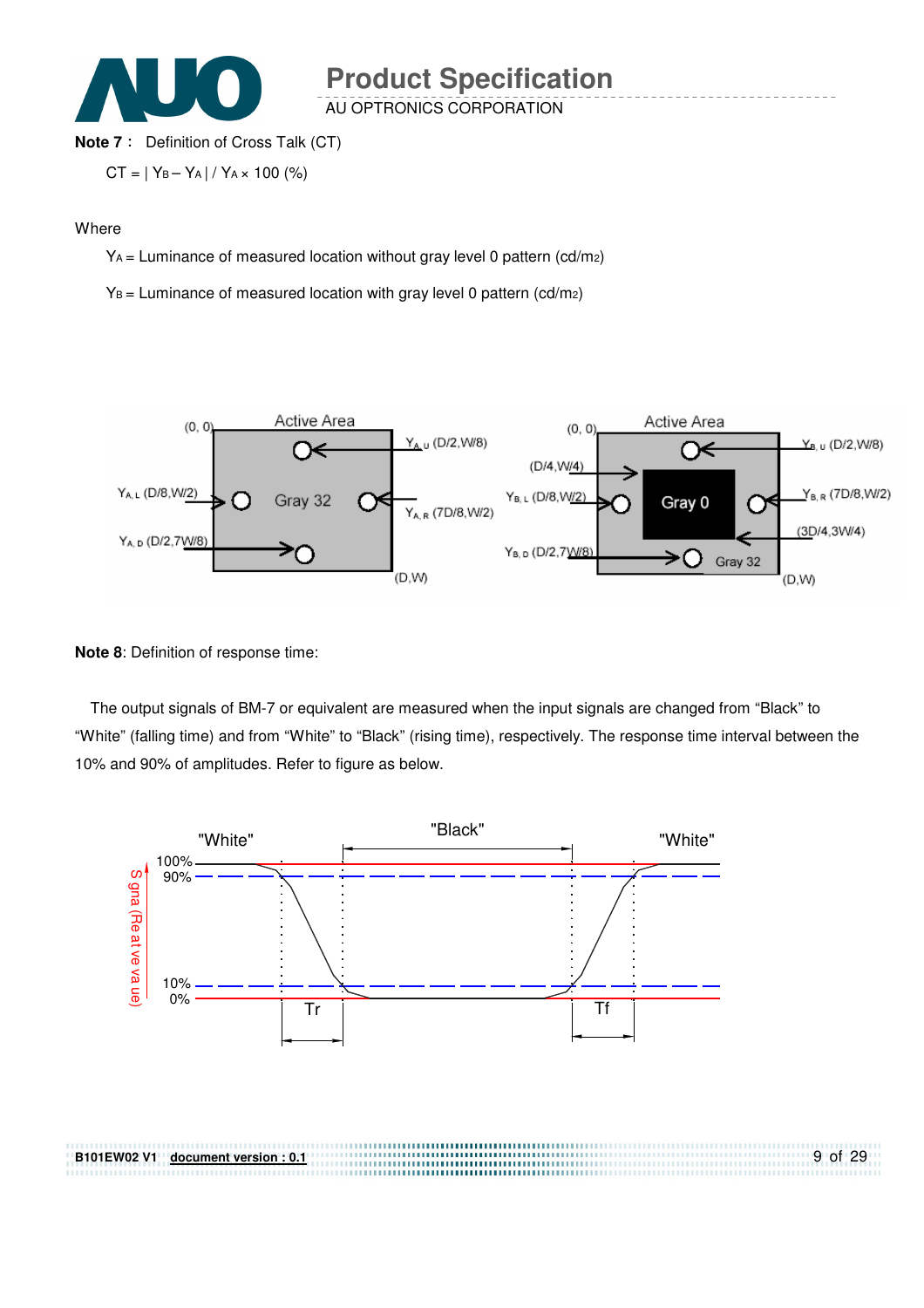

AU OPTRONICS CORPORATION

#### **Note 9**. Definition of viewing angle

Viewing angle is the measurement of contrast ratio  $\geq$  10, at the screen center, over a 180° horizontal and 180° vertical range (off-normal viewing angles). The 180° viewing angle range is broken down as follows; 90° (θ) horizontal left and right and 90° (Φ) vertical, high (up) and low (down). The measurement direction is typically perpendicular to the display surface with the screen rotated about its center to develop the desired measurement viewing angle.



| B101EW02 V1 document version: 0.1 | $10$ of 29 |
|-----------------------------------|------------|
|                                   |            |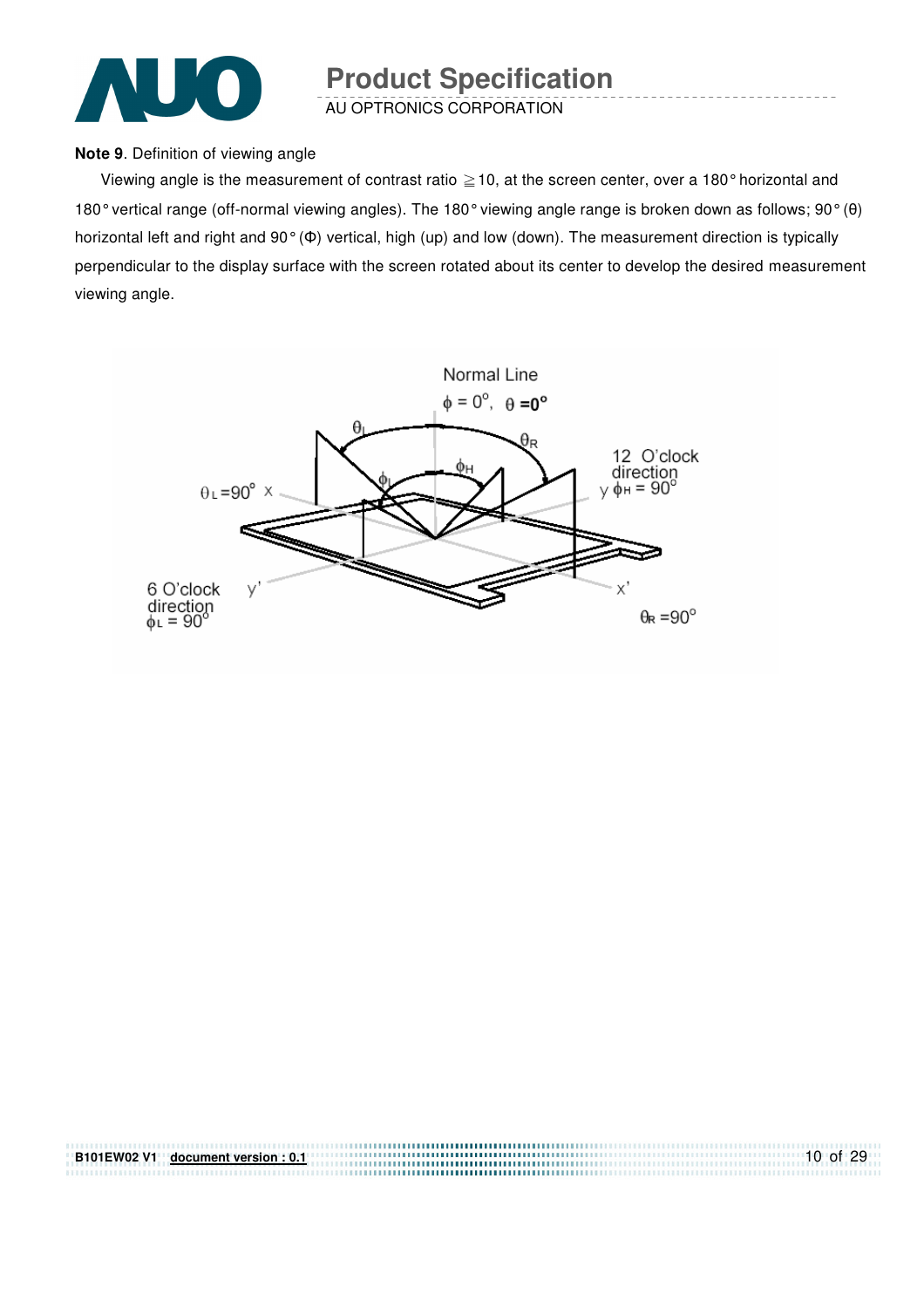

AU OPTRONICS CORPORATION

# **3. Functional Block Diagram**

The following diagram shows the functional block of the 10.1 inches wide Color TFT/LCD 40 Pin (One ch/connector Module:



| <b>B101EW02 V1</b> | document version : 0.1 | $11$ of 29 |
|--------------------|------------------------|------------|
|                    |                        |            |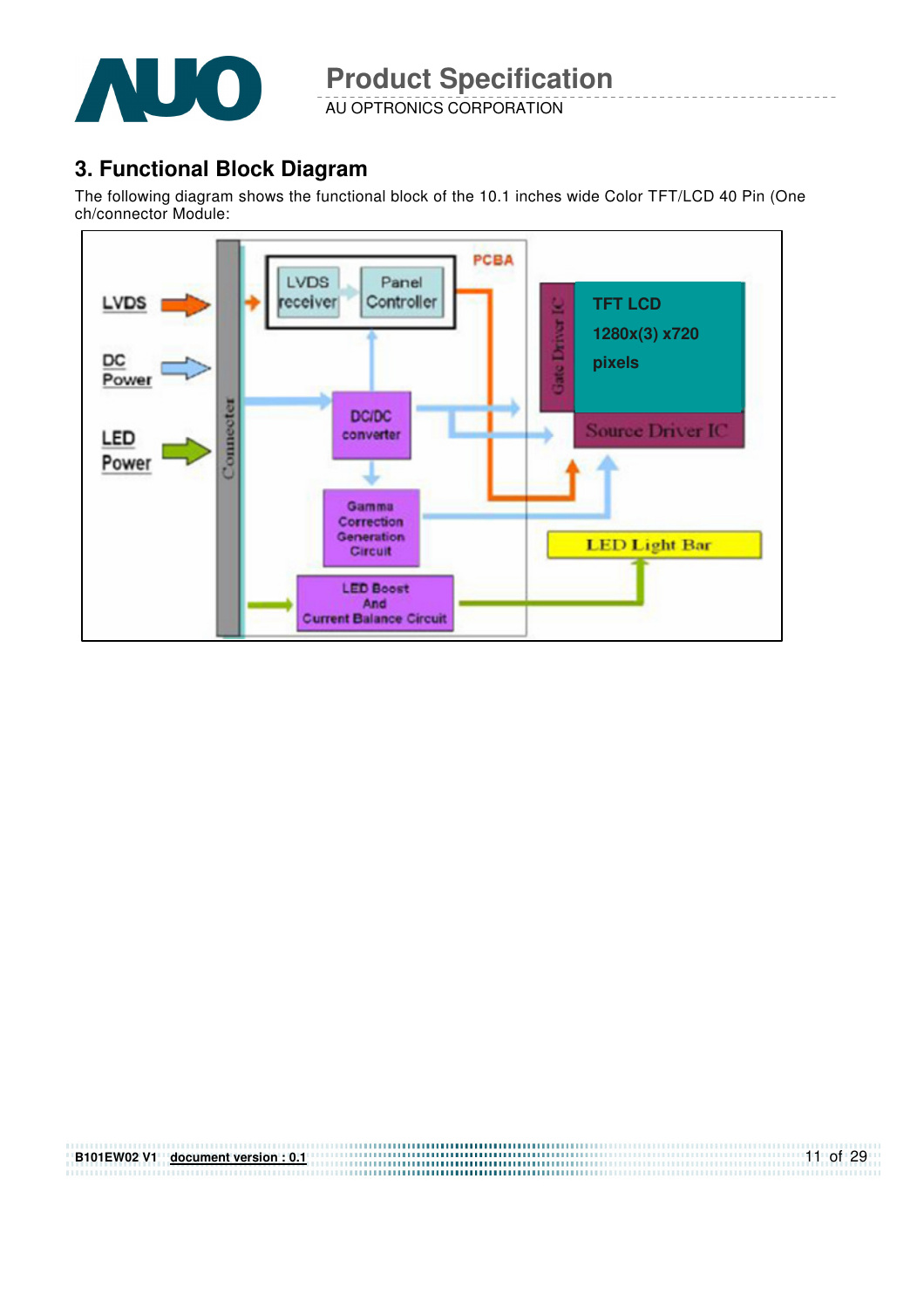

AU OPTRONICS CORPORATION

### **4. Absolute Maximum Ratings**

An absolute maximum rating of the module is as following:

### **4.1 Absolute Ratings of TFT LCD Module**

| Item                    | Svmbol | Min    | Max  | Unit   | <b>Conditions</b>    |
|-------------------------|--------|--------|------|--------|----------------------|
| Logic/LCD Drive Voltage | Vin    | $-0.3$ | +4.0 | [Volt] | Note 1. <sup>r</sup> |

## **4.2 Absolute Ratings of Environment**

| Item                         | Symbol     | Min | Max   | Unit                    | <b>Conditions</b> |
|------------------------------|------------|-----|-------|-------------------------|-------------------|
| <b>Operating Temperature</b> | TOP        |     | $+50$ | [°C]                    | Note 4            |
| <b>Operation Humidity</b>    | <b>HOP</b> |     | 95    | [%RH]                   | Note 4            |
| Storage Temperature          | TST        | -20 | $+60$ | $\mathsf{I}^{\circ}$ Cl | Note 4            |
| <b>Storage Humidity</b>      | <b>HST</b> |     | 95    | [%RH]                   | Note 4            |

Note 1: At Ta  $(25^{\circ}\text{C})$ 

Note 2: Permanent damage to the device may occur if exceed maximum values

Note 3: LED specification refer to section 5.2

#### **Note 4: For quality performance, please refer to AUO IIS (Incoming Inspection Standard)**.



**B101EW02 V1 document version : 0.1**

12 of 29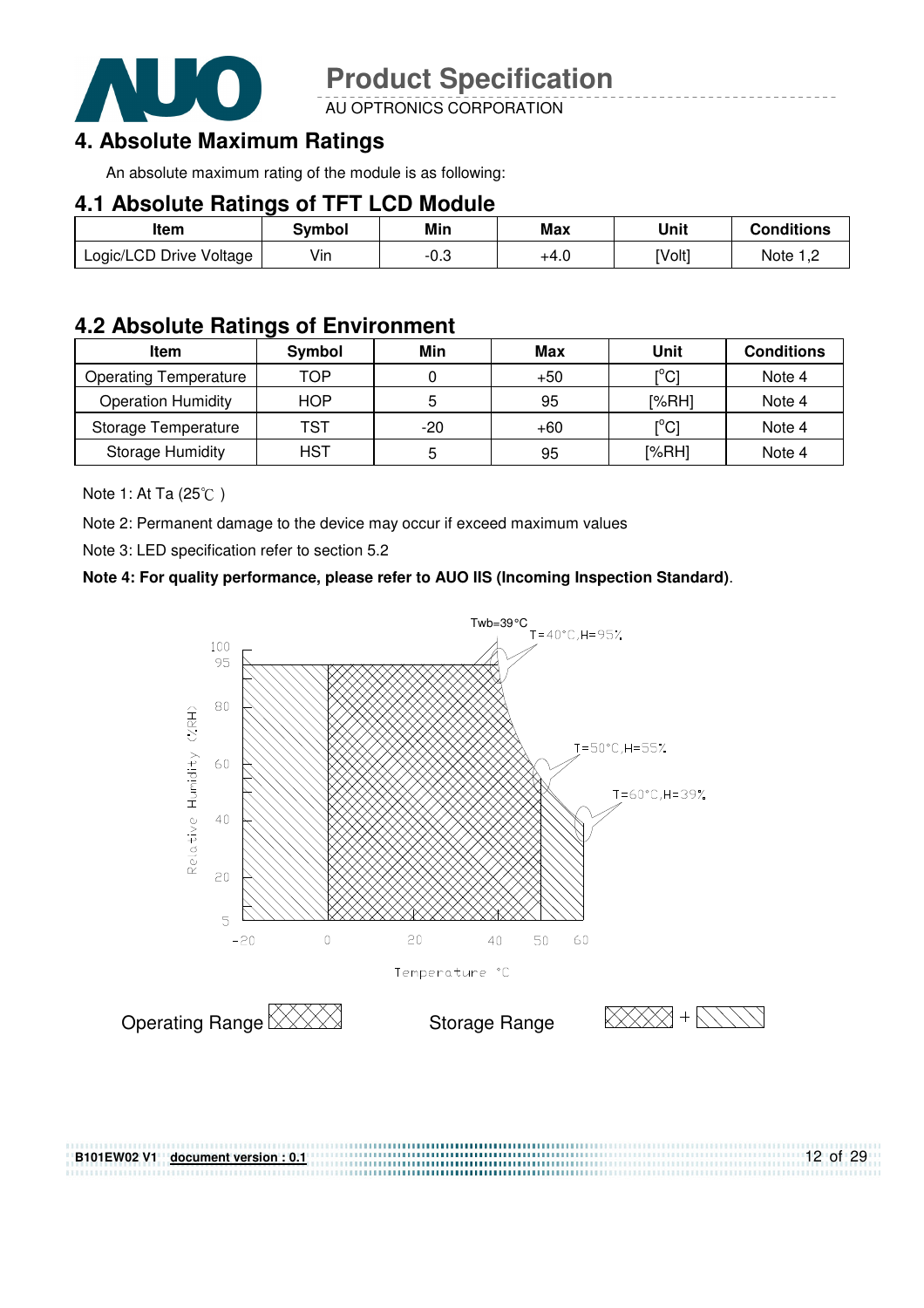

AU OPTRONICS CORPORATION



# **5.1 TFT LCD Module**

### **5.1.1 Power Specification**

Input power specifications are as follows;

| <b>Symble</b> | <b>Parameter</b>                               | Min                          | <b>Typ</b>     | <b>Max</b> | <b>Unit</b>  | <b>Note</b> |
|---------------|------------------------------------------------|------------------------------|----------------|------------|--------------|-------------|
| <b>VDD</b>    | Logic/LCD Drive<br>Voltage                     | 3.0                          | 3.3            | 3.6        | [Volt]       |             |
| <b>PDD</b>    | <b>VDD Power</b>                               |                              | 0.825          |            | <b>IWatt</b> | Note $1/2$  |
| <b>IDD</b>    | <b>IDD Current</b>                             | $\qquad \qquad \blacksquare$ | 250            |            | [mA]         | Note $1/2$  |
| <b>IRush</b>  | <b>Inrush Current</b>                          |                              | $\blacksquare$ | 1500       | [mA]         | Note 3      |
| <b>VDDrp</b>  | Allowable<br>Logic/LCD Drive<br>Ripple Voltage |                              | $\blacksquare$ | 100        | [mV]<br>p-p  |             |

Note 1: Maximum Measurement Condition: Black Pattern

Note 2 Typical Measurement Condition: Mosaic Pattern

Note 3: Measure Condition



13 of 29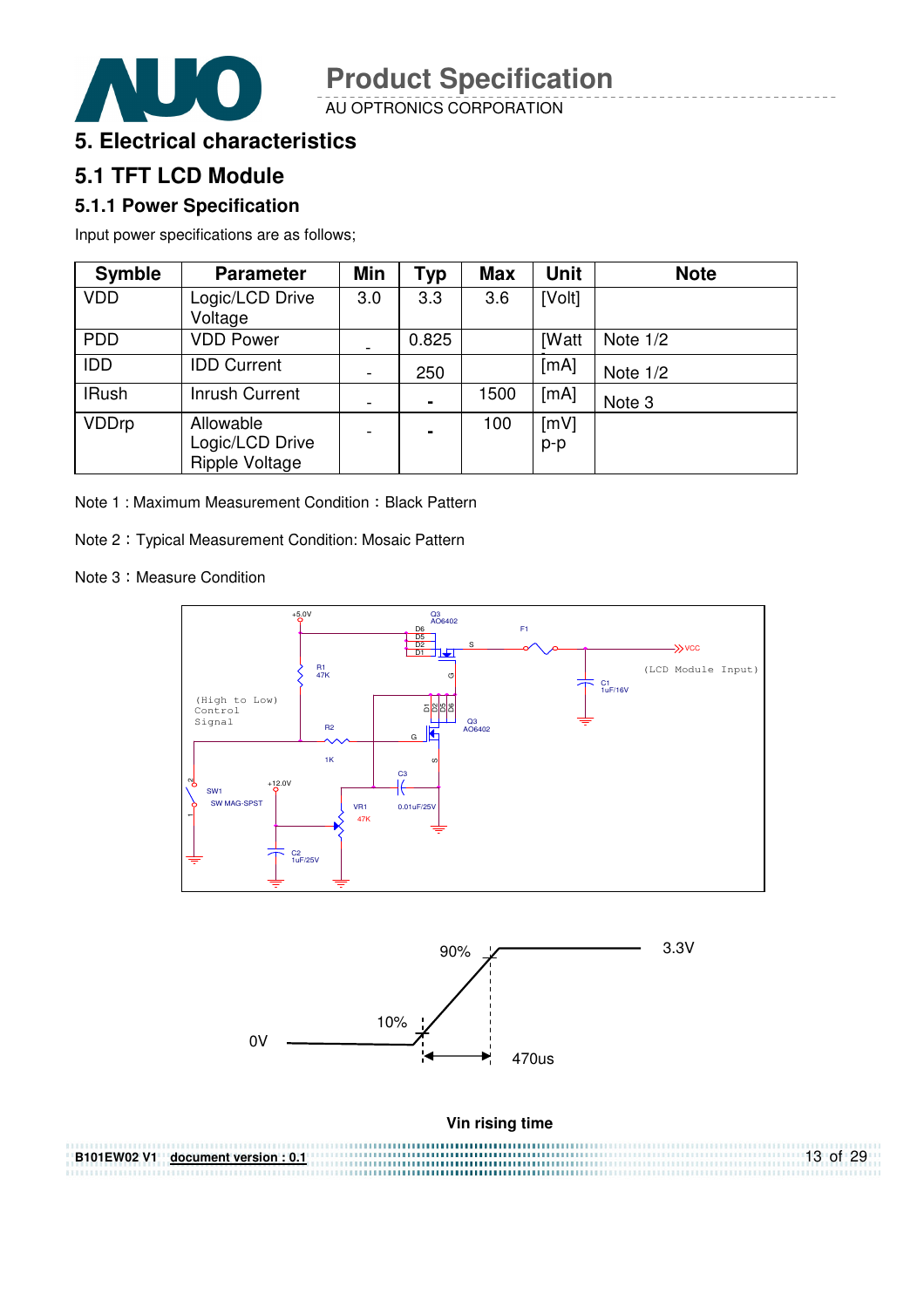

AU OPTRONICS CORPORATION

### **5.1.2 Signal Electrical Characteristics**

Input signals shall be low or High-impedance state when VDD is off.

It is recommended to refer the specifications of SN75LVDS82DGG (Texas Instruments) in detail.

Signal electrical characteristics are as follows;

| <b>Parameter</b>           | <b>Condition</b>                                 | Min    | <b>Max</b> | <b>Unit</b> |
|----------------------------|--------------------------------------------------|--------|------------|-------------|
| $V_{th}$                   | Differential Input High<br>Threshold (Vcm=+1.2V) |        | 100        | [mV]        |
| $\mathsf{V}_{\mathsf{tl}}$ | Differential Input Low<br>Threshold (Vcm=+1.2V)  | $-100$ |            | [mV]        |
| V <sub>ID</sub>            | Differential Input<br>Voltage                    | 100    | 600        | [mV]        |
| $V_{\rm cm}$               | Differential Input<br>Common Mode Voltage        | 1.125  | 1.375      | [V]         |

Note: LVDS Signal Waveform

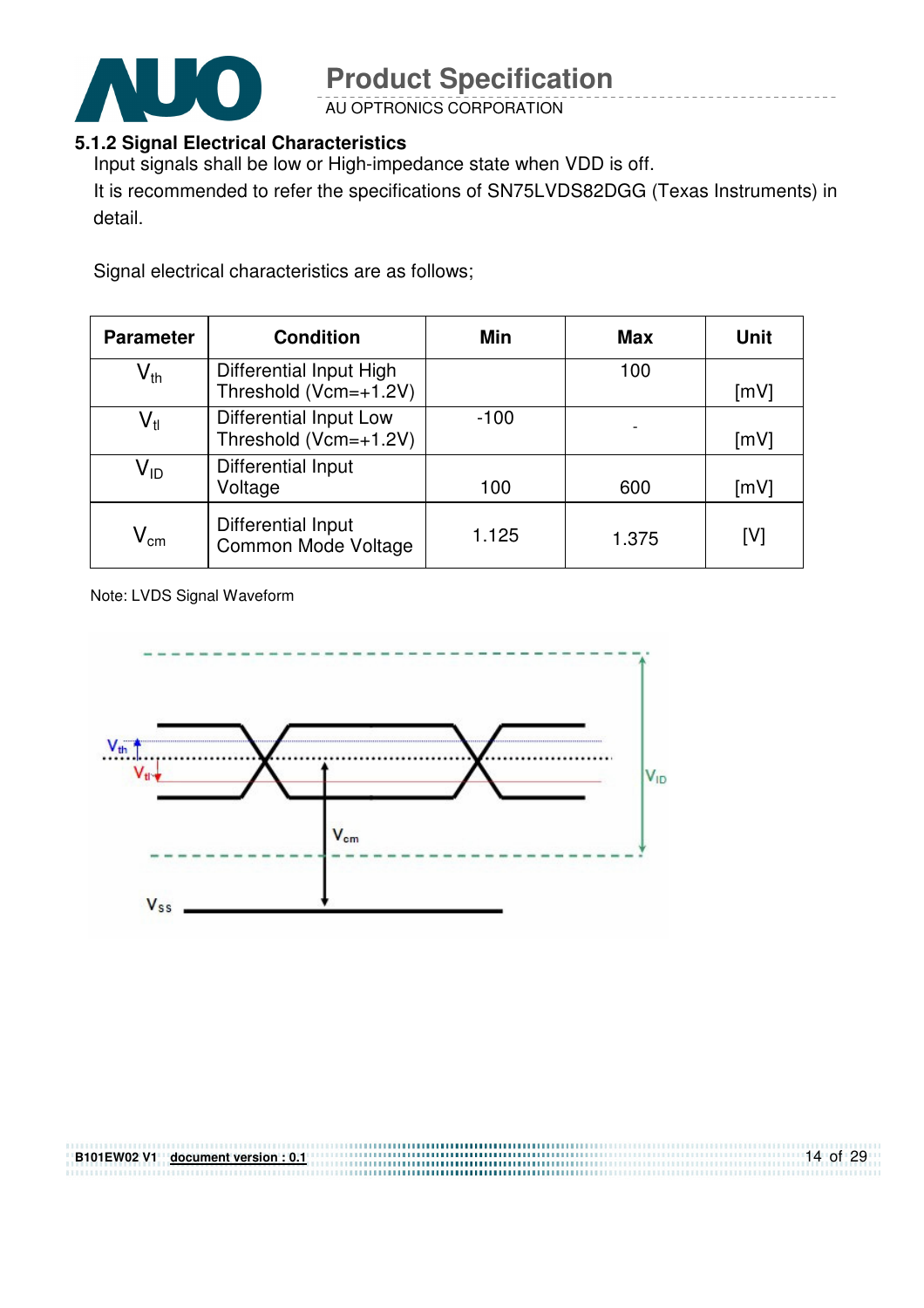

#### **5.2.1 LED characteristics**

| <b>Parameter</b>                      | <b>Symbol</b> | <b>Min</b> | <b>Typ</b> | <b>Max</b> | <b>Units</b> | <b>Condition</b>                           |
|---------------------------------------|---------------|------------|------------|------------|--------------|--------------------------------------------|
| <b>Backlight Power</b><br>Consumption | <b>PLED</b>   |            | 2.0        | 2.1        | [Watt]       | (Ta=25℃), Note 1<br>Type $I, V_{in} = 12V$ |
|                                       |               |            |            |            |              |                                            |
| <b>LED Life-Time</b>                  | N/A           | 12,000     |            |            | Hour         | $(Ta=25^{\circ}C)$ , Note 2                |
|                                       |               |            |            |            |              | $I_F=20$ mA                                |

**Note 1:** Calculator value for reference  $P_{LED} = VF$  (Normal Distribution) \* IF (Normal Distribution) / Efficiency

- **Note 2:** The LED life-time define as the estimated time to 50% degradation of initial luminous
- **Note 3:** This panel will support lower duty ratio at PWM conditional frequency. The PWM frequency constrain between 100 Hz to 300 Hz and a same typical 200Hz. The duty ratio support from 5% to 100%.

| <b>Parameter</b>                             | <b>Symbol</b> | Min | <b>Typ</b> | <b>Max</b> | <b>Units</b>         | <b>Remark</b>                         |
|----------------------------------------------|---------------|-----|------------|------------|----------------------|---------------------------------------|
| <b>LED Power Supply</b>                      | <b>VLED</b>   | 6.0 | 12.0       | 21.0       | [Volt]               | Note 1                                |
|                                              |               |     |            |            | [Volt]               |                                       |
| <b>LED Enable Input</b><br><b>High Level</b> |               | 2.5 |            | 5.5        | [Volt]               |                                       |
| <b>LED Enable Input</b><br>Low Level         | VLED_EN       |     |            | 0.8        | [Volt]               |                                       |
| <b>PWM Logic Input</b><br><b>High Level</b>  | VPWM_EN       | 2.5 |            | 5.5        | [Volt]               |                                       |
| <b>PWM Logic Input</b><br>Low Level          |               |     |            | 0.8        | [Volt]               |                                       |
| <b>PWM Input Frequency</b>                   | <b>FPWM</b>   | 100 | 200        | 20K        | Hz                   |                                       |
| <b>PWM Duty Ratio</b>                        | Duty          | 1   |            | 100        | $\%$                 | <b>PWM Frequency</b><br><500 Hz       |
| <b>PWM Duty Ratio</b>                        | Duty          | 5   |            | 100        | $\frac{1}{\sqrt{2}}$ | <b>PWM Frequency</b><br>$\geq$ 500 Hz |

#### **5.2.2 Backlight input signal characteristics**

**B101EW02 V1 document version : 0.1**

Note 1: LED Power supply is an independent of design parameter. It should be separated from system design.

15 of 29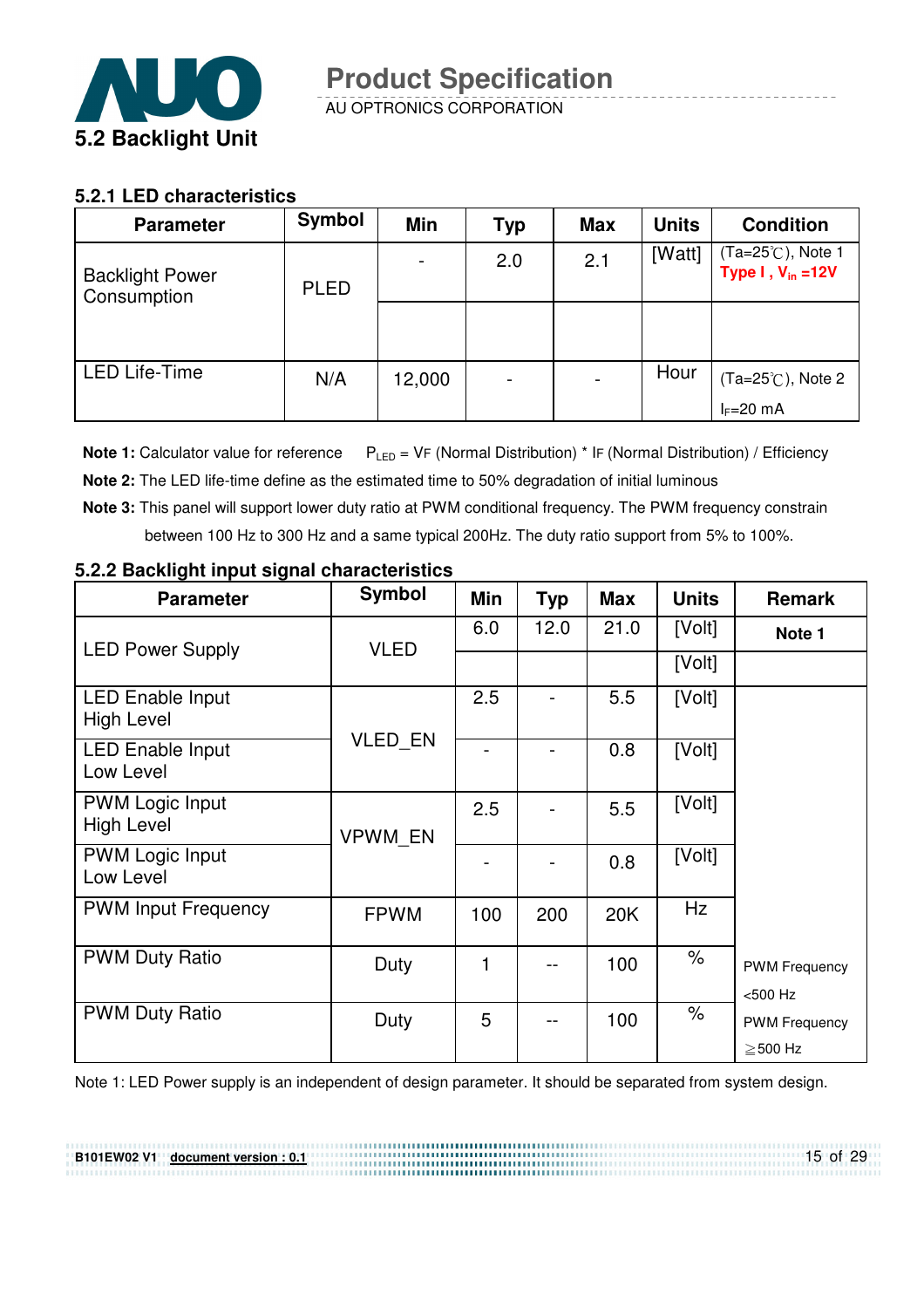

# **6. Signal Characteristic**

### **6.1 Pixel Format Image**

Following figure shows the relationship of the input signals and LCD pixel format.



# **B101EW02 V1** <u>document version : 0.1</u> **COVER 101EW02 V1 document version : 0.1 COVER 101EW02 V1 document version : 0.1**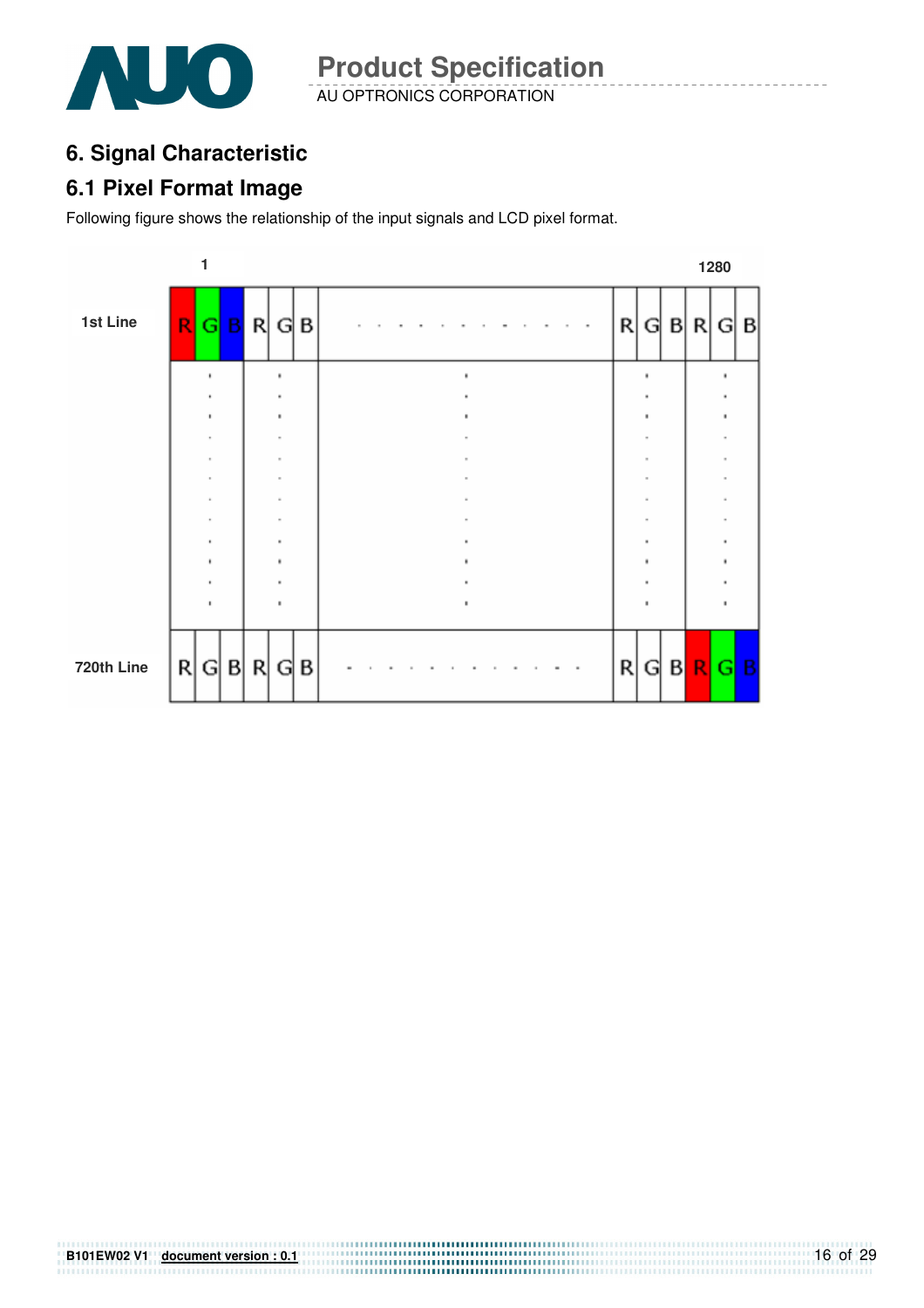

AU OPTRONICS CORPORATION

# **6.2 The input data format**



| Red Data 5 (MSB)<br>R <sub>5</sub><br>Red-pixel Data<br>R <sub>4</sub><br>Red Data 4<br>Each red pixel's brightness data consists of<br>R <sub>3</sub><br>these 6 bits pixel data.<br>Red Data 3<br>R <sub>2</sub><br>Red Data 2<br>R1<br>Red Data 1<br>R <sub>0</sub><br>Red Data 0 (LSB)<br>Red-pixel Data<br>G <sub>5</sub><br>Green Data 5 (MSB)<br>Green-pixel Data<br>G4<br>Green Data 4<br>Each green pixel's brightness data consists of<br>G <sub>3</sub><br>Green Data 3<br>these 6 bits pixel data.<br>G <sub>2</sub><br>Green Data 2<br>G <sub>1</sub><br>Green Data 1<br>G <sub>0</sub><br>Green Data 0 (LSB)<br>Green-pixel Data<br><b>B5</b><br>Blue Data 5 (MSB)<br><b>Blue-pixel Data</b><br><b>B4</b><br>Blue Data 4<br>Each blue pixel's brightness data consists of<br>B <sub>3</sub><br>these 6 bits pixel data.<br><b>Blue Data 3</b><br><b>B2</b><br><b>Blue Data 2</b><br><b>B1</b><br><b>Blue Data 1</b><br>B <sub>0</sub><br>Blue Data 0 (LSB)<br><b>Blue-pixel Data</b><br><b>RxCLKIN</b><br>Data Clock<br>The typical frequency is 54.2MHZ. The signal is<br>used to strobe the pixel data and DE signals. All | <b>Signal Name</b> | <b>Description</b> |  |
|--------------------------------------------------------------------------------------------------------------------------------------------------------------------------------------------------------------------------------------------------------------------------------------------------------------------------------------------------------------------------------------------------------------------------------------------------------------------------------------------------------------------------------------------------------------------------------------------------------------------------------------------------------------------------------------------------------------------------------------------------------------------------------------------------------------------------------------------------------------------------------------------------------------------------------------------------------------------------------------------------------------------------------------------------------------------------------------------------------------------------------------------|--------------------|--------------------|--|
|                                                                                                                                                                                                                                                                                                                                                                                                                                                                                                                                                                                                                                                                                                                                                                                                                                                                                                                                                                                                                                                                                                                                            |                    |                    |  |
|                                                                                                                                                                                                                                                                                                                                                                                                                                                                                                                                                                                                                                                                                                                                                                                                                                                                                                                                                                                                                                                                                                                                            |                    |                    |  |
|                                                                                                                                                                                                                                                                                                                                                                                                                                                                                                                                                                                                                                                                                                                                                                                                                                                                                                                                                                                                                                                                                                                                            |                    |                    |  |
|                                                                                                                                                                                                                                                                                                                                                                                                                                                                                                                                                                                                                                                                                                                                                                                                                                                                                                                                                                                                                                                                                                                                            |                    |                    |  |
|                                                                                                                                                                                                                                                                                                                                                                                                                                                                                                                                                                                                                                                                                                                                                                                                                                                                                                                                                                                                                                                                                                                                            |                    |                    |  |
|                                                                                                                                                                                                                                                                                                                                                                                                                                                                                                                                                                                                                                                                                                                                                                                                                                                                                                                                                                                                                                                                                                                                            |                    |                    |  |
|                                                                                                                                                                                                                                                                                                                                                                                                                                                                                                                                                                                                                                                                                                                                                                                                                                                                                                                                                                                                                                                                                                                                            |                    |                    |  |
|                                                                                                                                                                                                                                                                                                                                                                                                                                                                                                                                                                                                                                                                                                                                                                                                                                                                                                                                                                                                                                                                                                                                            |                    |                    |  |
|                                                                                                                                                                                                                                                                                                                                                                                                                                                                                                                                                                                                                                                                                                                                                                                                                                                                                                                                                                                                                                                                                                                                            |                    |                    |  |
|                                                                                                                                                                                                                                                                                                                                                                                                                                                                                                                                                                                                                                                                                                                                                                                                                                                                                                                                                                                                                                                                                                                                            |                    |                    |  |
|                                                                                                                                                                                                                                                                                                                                                                                                                                                                                                                                                                                                                                                                                                                                                                                                                                                                                                                                                                                                                                                                                                                                            |                    |                    |  |
|                                                                                                                                                                                                                                                                                                                                                                                                                                                                                                                                                                                                                                                                                                                                                                                                                                                                                                                                                                                                                                                                                                                                            |                    |                    |  |
|                                                                                                                                                                                                                                                                                                                                                                                                                                                                                                                                                                                                                                                                                                                                                                                                                                                                                                                                                                                                                                                                                                                                            |                    |                    |  |
|                                                                                                                                                                                                                                                                                                                                                                                                                                                                                                                                                                                                                                                                                                                                                                                                                                                                                                                                                                                                                                                                                                                                            |                    |                    |  |
|                                                                                                                                                                                                                                                                                                                                                                                                                                                                                                                                                                                                                                                                                                                                                                                                                                                                                                                                                                                                                                                                                                                                            |                    |                    |  |
|                                                                                                                                                                                                                                                                                                                                                                                                                                                                                                                                                                                                                                                                                                                                                                                                                                                                                                                                                                                                                                                                                                                                            |                    |                    |  |
|                                                                                                                                                                                                                                                                                                                                                                                                                                                                                                                                                                                                                                                                                                                                                                                                                                                                                                                                                                                                                                                                                                                                            |                    |                    |  |
|                                                                                                                                                                                                                                                                                                                                                                                                                                                                                                                                                                                                                                                                                                                                                                                                                                                                                                                                                                                                                                                                                                                                            |                    |                    |  |
|                                                                                                                                                                                                                                                                                                                                                                                                                                                                                                                                                                                                                                                                                                                                                                                                                                                                                                                                                                                                                                                                                                                                            |                    |                    |  |
|                                                                                                                                                                                                                                                                                                                                                                                                                                                                                                                                                                                                                                                                                                                                                                                                                                                                                                                                                                                                                                                                                                                                            |                    |                    |  |
|                                                                                                                                                                                                                                                                                                                                                                                                                                                                                                                                                                                                                                                                                                                                                                                                                                                                                                                                                                                                                                                                                                                                            |                    |                    |  |
|                                                                                                                                                                                                                                                                                                                                                                                                                                                                                                                                                                                                                                                                                                                                                                                                                                                                                                                                                                                                                                                                                                                                            |                    |                    |  |
|                                                                                                                                                                                                                                                                                                                                                                                                                                                                                                                                                                                                                                                                                                                                                                                                                                                                                                                                                                                                                                                                                                                                            |                    |                    |  |
| pixel data shall be valid at the falling edge when                                                                                                                                                                                                                                                                                                                                                                                                                                                                                                                                                                                                                                                                                                                                                                                                                                                                                                                                                                                                                                                                                         |                    |                    |  |
| the DE signal is high.                                                                                                                                                                                                                                                                                                                                                                                                                                                                                                                                                                                                                                                                                                                                                                                                                                                                                                                                                                                                                                                                                                                     |                    |                    |  |
| DE<br>This signal is strobed at the falling edge of<br><b>Display Timing</b>                                                                                                                                                                                                                                                                                                                                                                                                                                                                                                                                                                                                                                                                                                                                                                                                                                                                                                                                                                                                                                                               |                    |                    |  |
| RxCLKIN. When the signal is high, the pixel<br>data shall be valid to be displayed.                                                                                                                                                                                                                                                                                                                                                                                                                                                                                                                                                                                                                                                                                                                                                                                                                                                                                                                                                                                                                                                        |                    |                    |  |
| <b>VS</b><br>The signal is synchronized to RxCLKIN.<br><b>Vertical Sync</b>                                                                                                                                                                                                                                                                                                                                                                                                                                                                                                                                                                                                                                                                                                                                                                                                                                                                                                                                                                                                                                                                |                    |                    |  |
| <b>HS</b><br>The signal is synchronized to RxCLKIN.<br><b>Horizontal Sync</b>                                                                                                                                                                                                                                                                                                                                                                                                                                                                                                                                                                                                                                                                                                                                                                                                                                                                                                                                                                                                                                                              |                    |                    |  |

Note: Output signals from any system shall be low or High-impedance state when VDD is off.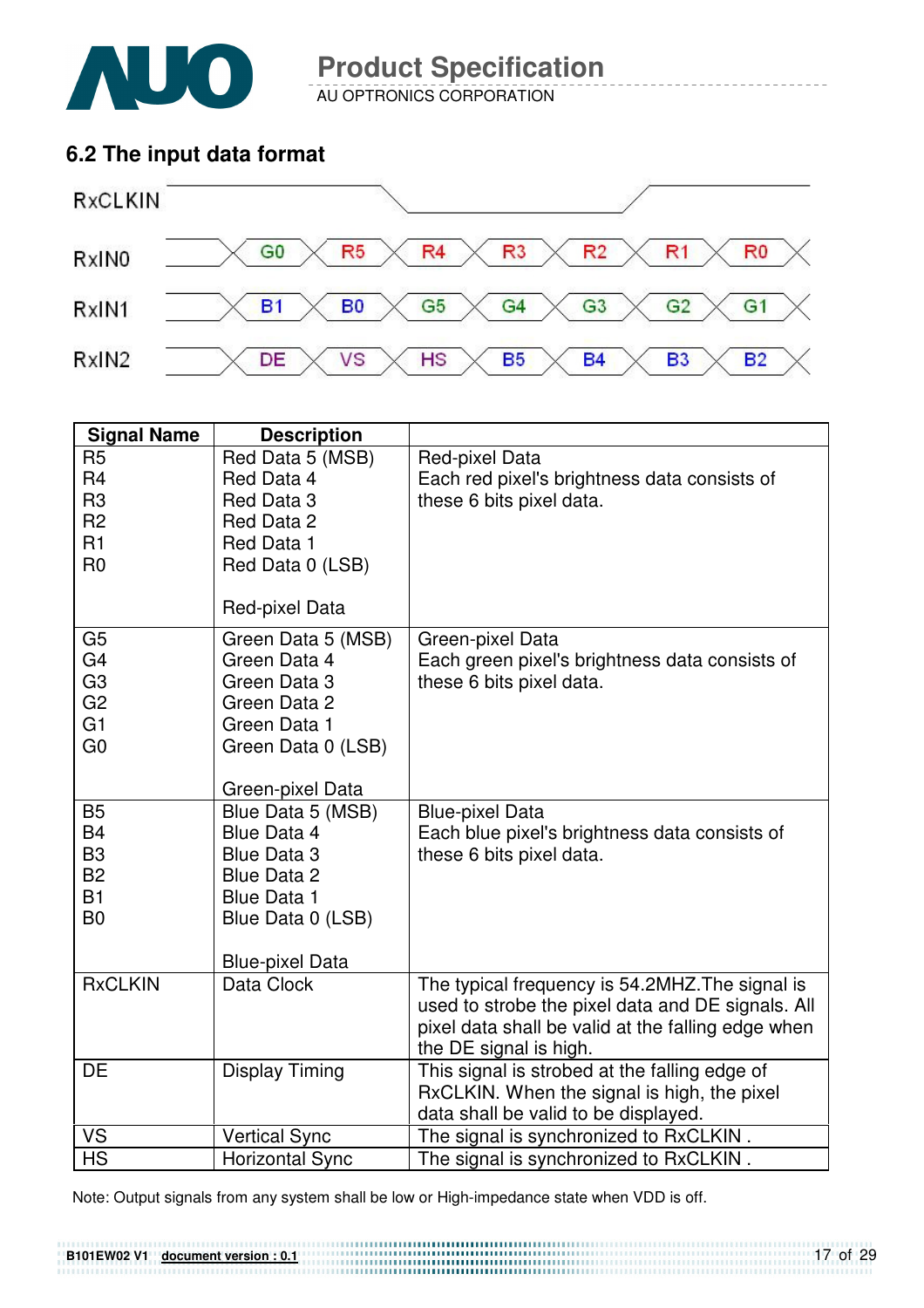

AU OPTRONICS CORPORATION

# **6.3 Signal Description/Pin Assignment**

| Pin | Signal          | <b>Description</b>                           |
|-----|-----------------|----------------------------------------------|
| 1   | <b>NC</b>       | No Connection (Reserve)                      |
| 2   | <b>AVDD</b>     | PowerSupply, 3.3V(typical)                   |
| 3   | <b>AVDD</b>     | PowerSupply, 3.3V(typical)                   |
| 4   | <b>DVDD</b>     | DDC 3.3Vpower                                |
| 5   | <b>NC</b>       | No Connection (Reserve)                      |
| 6   | <b>SCL</b>      | <b>DDCClock</b>                              |
| 7   | <b>SDA</b>      | <b>DDCData</b>                               |
| 8   | Rin0-           | -LVDSdifferential data input(R0-R5,G0)       |
| 9   | $Rin0+$         | +LVDSdifferential data input(R0-R5,G0)       |
| 10  | <b>GND</b>      | Ground                                       |
| 11  | Rin1-           | -LVDSdifferential data input(G1-G5,B0-B1)    |
| 12  | $Rin1+$         | +LVDSdifferential data input(G1-G5,B0-B1)    |
| 13  | <b>GND</b>      | Ground                                       |
| 14  | Rin2-           | -LVDSdifferential data input(B2-B5,HS,VS,DE) |
| 15  | $Rin2+$         | +LVDSdifferential data input(B2-B5,HS,VS,DE) |
| 16  | <b>GND</b>      | Ground                                       |
| 17  | CIkIN-          | -LVDSdifferential clock input                |
| 18  | $ClkIN+$        | +LVDSdifferential clock input                |
| 19  | <b>GND</b>      | Ground-Shield                                |
| 20  | <b>NC</b>       | No Connection (Reserve)                      |
| 21  | <b>NC</b>       | No Connection (Reserve)                      |
| 22  | <b>GND</b>      | Ground-Shield                                |
| 23  | <b>NC</b>       | No Connection (Reserve)                      |
| 24  | <b>NC</b>       | No Connection (Reserve)                      |
| 25  | <b>GND</b>      | Ground-Shield                                |
| 26  | <b>NC</b>       | No Connection (Reserve)                      |
| 27  | <b>NC</b>       | No Connection (Reserve)                      |
| 28  | <b>GND</b>      | Ground-Shield                                |
| 29  | <b>NC</b>       | No Connection (Reserve)                      |
| 30  | <b>NC</b>       | No Connection (Reserve)                      |
| 31  | VLED_GND        | <b>LED Ground</b>                            |
| 32  | <b>VLED GND</b> | <b>LED Ground</b>                            |
| 33  | <b>VLED GND</b> | <b>LED Ground</b>                            |
| 34  | <b>NC</b>       | No Connection (Reserve)                      |
| 35  | <b>PWM</b>      | System PWM Signal Input                      |
| 36  | LED_EN          | LED enable pin(+3.3V Input)                  |
| 37  | <b>NC</b>       | No Connection (Reserve)                      |
| 38  | <b>VLED</b>     | LED Power Supply 6V~21V                      |
| 39  | <b>VLED</b>     | LED Power Supply 6V~21V                      |
| 40  | <b>VLED</b>     | LED Power Supply 6V~21V                      |

LVDS is a differential signal technology for LCD interface and high speed data transfer device.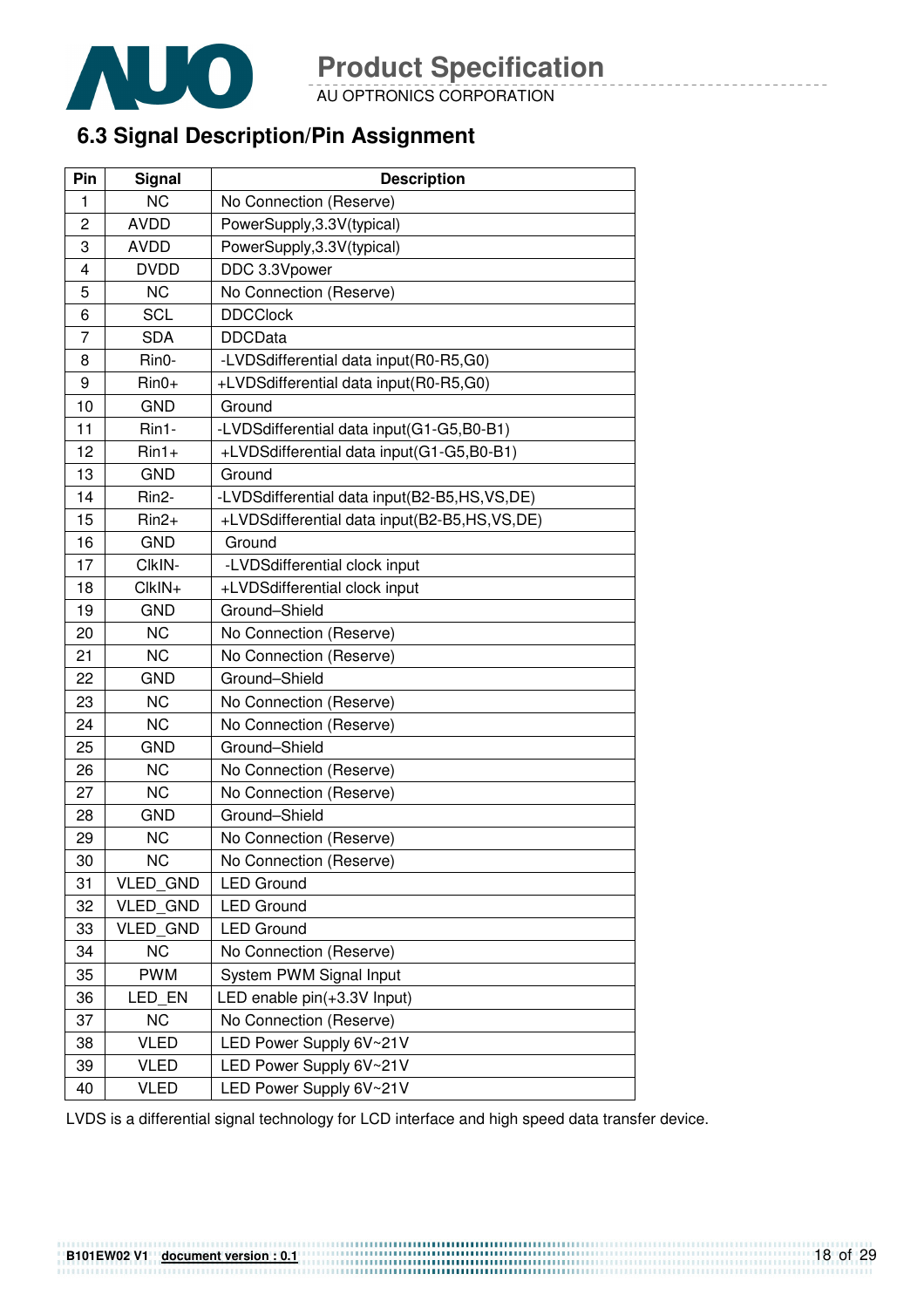

**Note1**: Start from right side



Note1: Input signals shall be low or High-impedance state when VDD is off.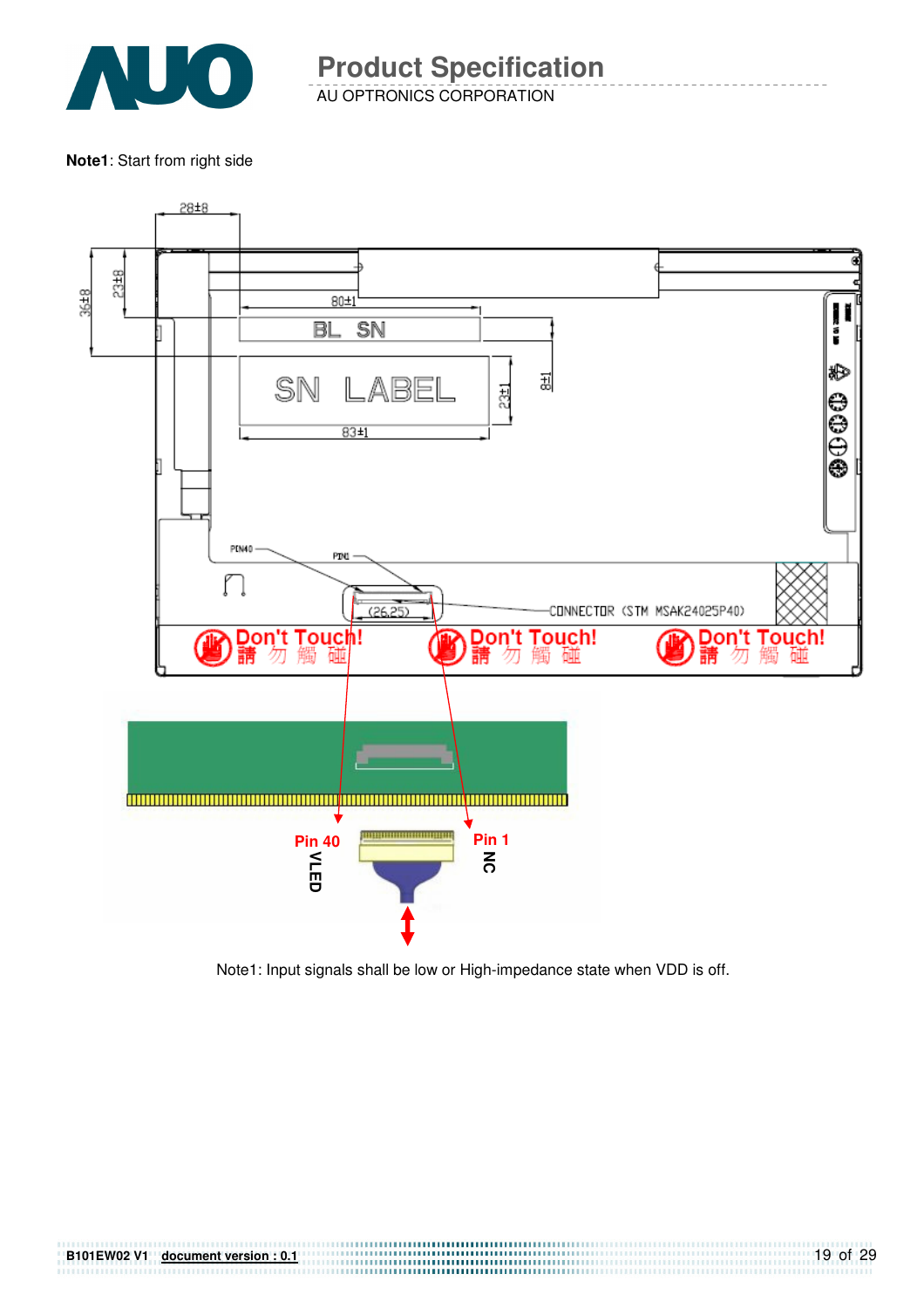

# **6.4 Interface Timing 6.4.1 Timing Characteristics**

Basically, interface timings should match the 1280 x 720 /60Hz manufacturing guide line timing.

| <b>Parameter</b>                    |                   | Symbol                     | Min.  | Typ. | Max. | Unit                         |
|-------------------------------------|-------------------|----------------------------|-------|------|------|------------------------------|
|                                     | <b>Frame Rate</b> | $\blacksquare$             |       | 60   |      | Hz                           |
| <b>Clock frequency</b>              |                   | $1/T_{\text{Clock}}$       | 57.22 | 63   | 90   | <b>MHz</b>                   |
|                                     | <b>Period</b>     | $T_{V}$                    | 728   | 740  | ۰    |                              |
| <b>Vertical</b><br><b>Section</b>   | <b>Active</b>     | $\mathsf{T}_{\texttt{VD}}$ | 720   | 720  | 720  | $\mathsf{T}_{\mathsf{Line}}$ |
|                                     | <b>Blanking</b>   | $\mathsf{T}_{\texttt{VB}}$ | 8     | 20   | ۰    |                              |
| <b>Horizontal</b><br><b>Section</b> | <b>Period</b>     | $\mathbf{T}_{\mathsf{H}}$  | 1310  | 1410 | ۰    |                              |
|                                     | <b>Active</b>     | $\mathbf{T}_{\sf HD}$      | 1280  | 1280 | 1280 | $\mathbf{T}_{\text{Clock}}$  |
|                                     | <b>Blanking</b>   | $\mathsf{T}_{\mathsf{HB}}$ | 30    | 130  | ۰    |                              |

Note : DE mode only

# **6.4.2 Timing diagram**

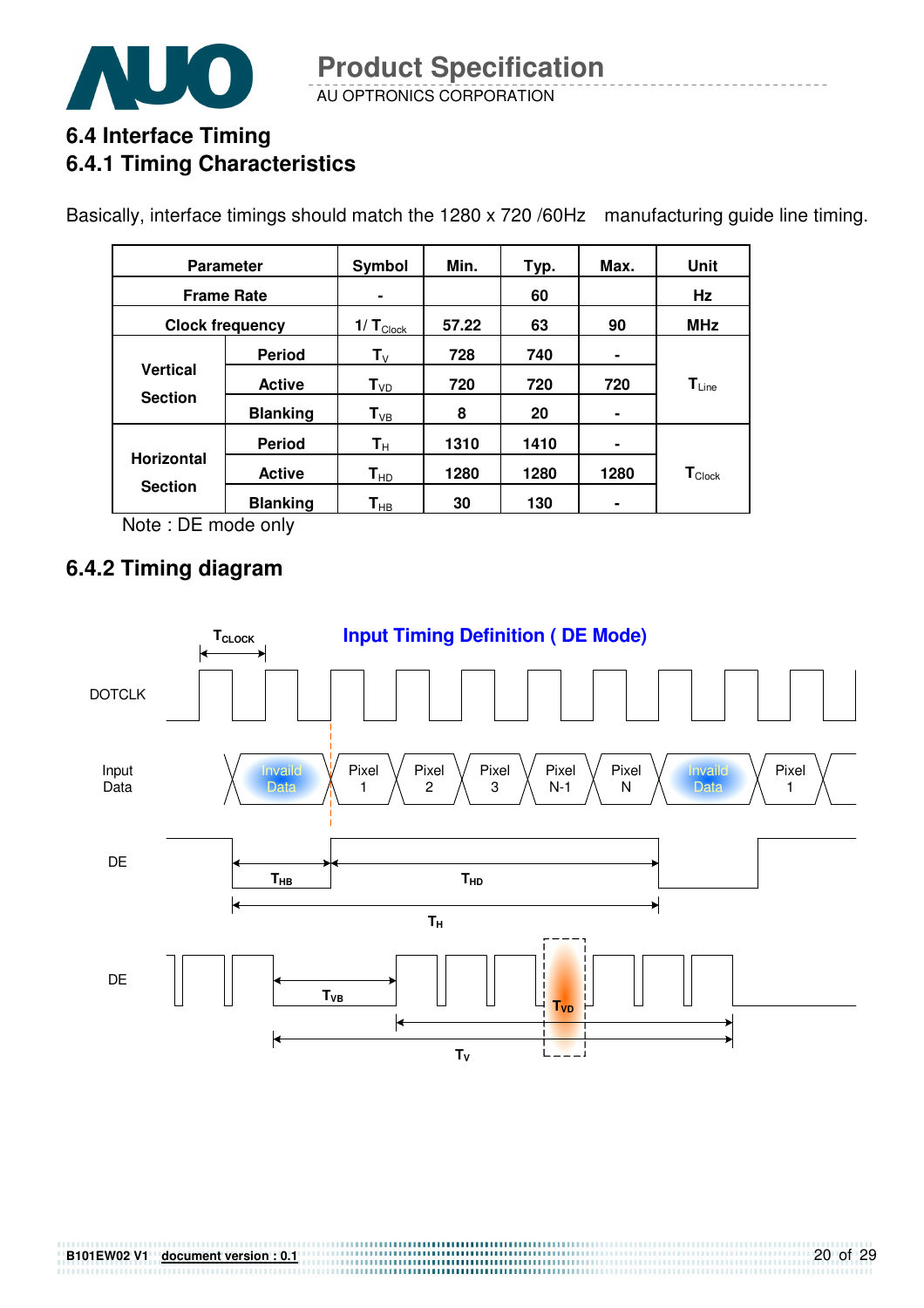

### **6.5 Power Sequence**

### **6.5.1 Panel Power Sequence**

VDD power and LED on/off sequence is as follows. Interface signals are also shown in the chart. Signals from any system shall be Hi-Z state or low level when VDD is off.



| <b>Power Sequence Timing</b> |             |                |          |                  |  |  |  |  |
|------------------------------|-------------|----------------|----------|------------------|--|--|--|--|
|                              | Value       |                |          |                  |  |  |  |  |
| <b>Parameter</b>             | Min.(ms)    | Typ.(ms)       | Max.(ms) | <b>Condition</b> |  |  |  |  |
| <b>T1</b>                    | 0.5         |                | 10       |                  |  |  |  |  |
| T <sub>2</sub>               | 0           | ٠              | 50       |                  |  |  |  |  |
| T <sub>3</sub>               | 200         | $\blacksquare$ | ۰        |                  |  |  |  |  |
| <b>T4</b>                    | $\bf{0}$    |                |          |                  |  |  |  |  |
| T <sub>5</sub>               | $\pmb{0}$   | ۰              |          |                  |  |  |  |  |
| T <sub>6</sub>               | $\mathbf 0$ | ٠              | 10       |                  |  |  |  |  |
| T7                           | 150         |                |          |                  |  |  |  |  |
| T <sub>8</sub>               | 0           |                |          |                  |  |  |  |  |
| T9                           | $\pmb{0}$   | ٠              |          |                  |  |  |  |  |
| T <sub>10</sub>              | 0           |                |          |                  |  |  |  |  |
| <b>T11</b>                   | 0           |                |          |                  |  |  |  |  |
| T12                          | 0.5         | ٠              |          |                  |  |  |  |  |
| T <sub>13</sub>              | 0           |                |          |                  |  |  |  |  |

Note 1: If T4 < 200ms, the display garabge may occur. We suggest T4 > 200ms to avoid the display garbage.

**Note 2** : If T1 or T12 < 0.5ms, the inrush current may occur the damage of fuse. If T1 or T12 < 0.5ms, the inrush current I2T is under

#### **B101EW02 V1 document version : 0.1**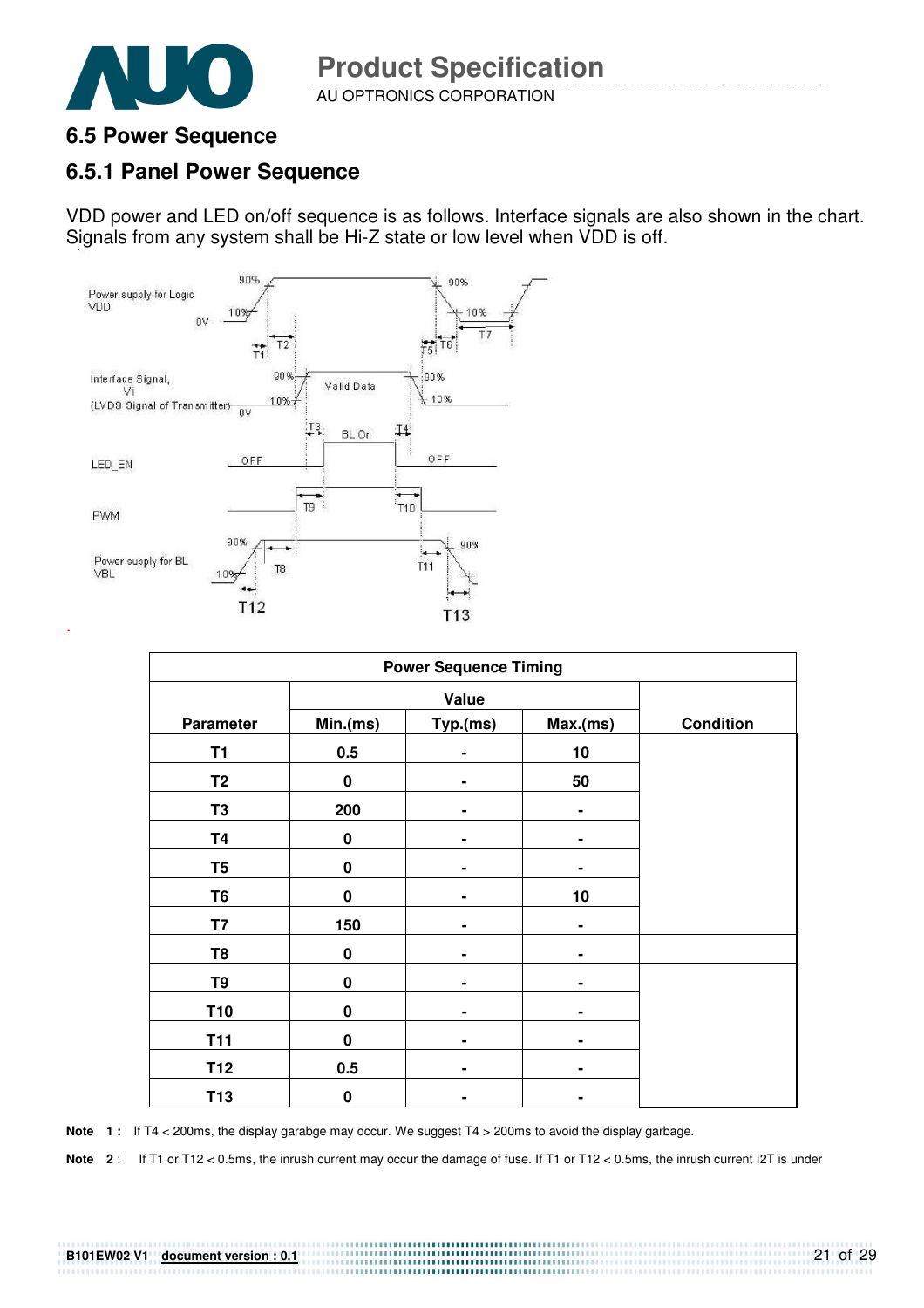

# **7. Panel Reliability Test**

### **7.1 Vibration Test**

**Test Spec:** 

- **•** Test method: Non-Operation
- Acceleration: 1.5 G
- Frequency: 10 500Hz Random
- Sweep: 30 Minutes each Axis (X, Y, Z)

### **7.2 Shock Test**

**Test Spec:** 

- **•** Test method: Non-Operation
- Acceleration: 220 G, Half sine wave
- Active time: 2 ms
- Pulse: X.Y.Z .one time for each side

# **7.3 Reliability Test**

| <b>Items</b>                                | <b>Required Condition</b>                        | <b>Note</b> |
|---------------------------------------------|--------------------------------------------------|-------------|
| <b>Temperature</b><br><b>Humidity Bias</b>  | Ta= 40℃, 90%RH, 300h                             |             |
| <b>High Temperature</b><br><b>Operation</b> | Ta= 50℃, Dry, 300h                               |             |
| <b>Low Temperature</b><br><b>Operation</b>  | Ta= 0℃, 300h                                     |             |
| <b>High Temperature</b><br><b>Storage</b>   | Ta= 60℃, 35%RH, 300h                             |             |
| <b>Low Temperature</b><br><b>Storage</b>    | Ta= -20℃, 50%RH, 250h                            |             |
| <b>Thermal Shock</b><br>Test                | Ta=-20°C to 60°C, Duration at 30 min, 100 cycles |             |
| <b>ESD</b>                                  | Contact : ±8 KV                                  | Note 1      |
|                                             | Air: ±15 KV                                      |             |

**Note1:** According to EN 61000-4-2 , ESD class B: Some performance degradation allowed. No data lost

. Self-recoverable. No hardware failures.

**Remark:** MTBF (Excluding the LED): 30,000 hours with a confidence level 90%.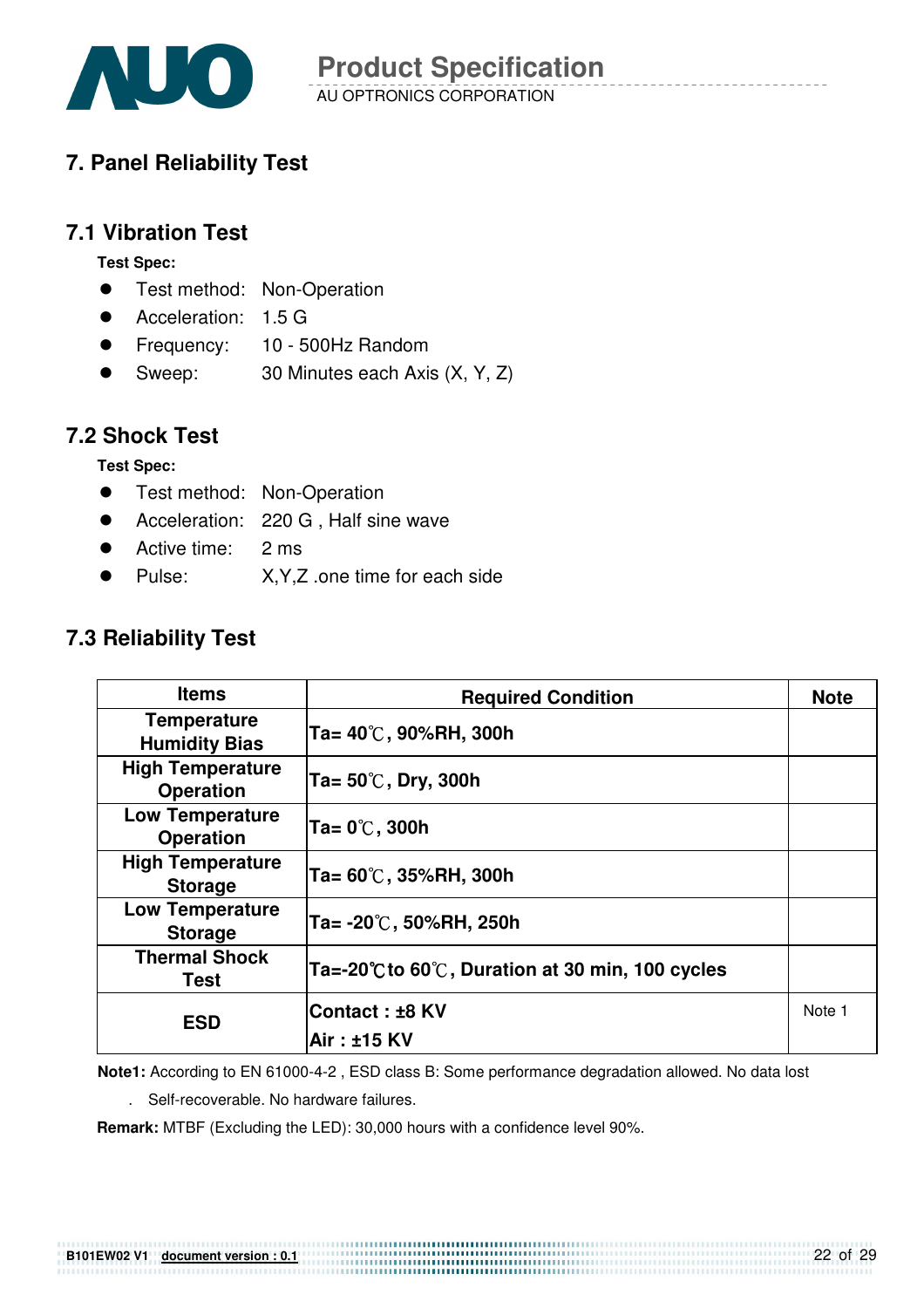

### **8. Mechanical Characteristics**

# **8.1 LCM Outline Dimension**

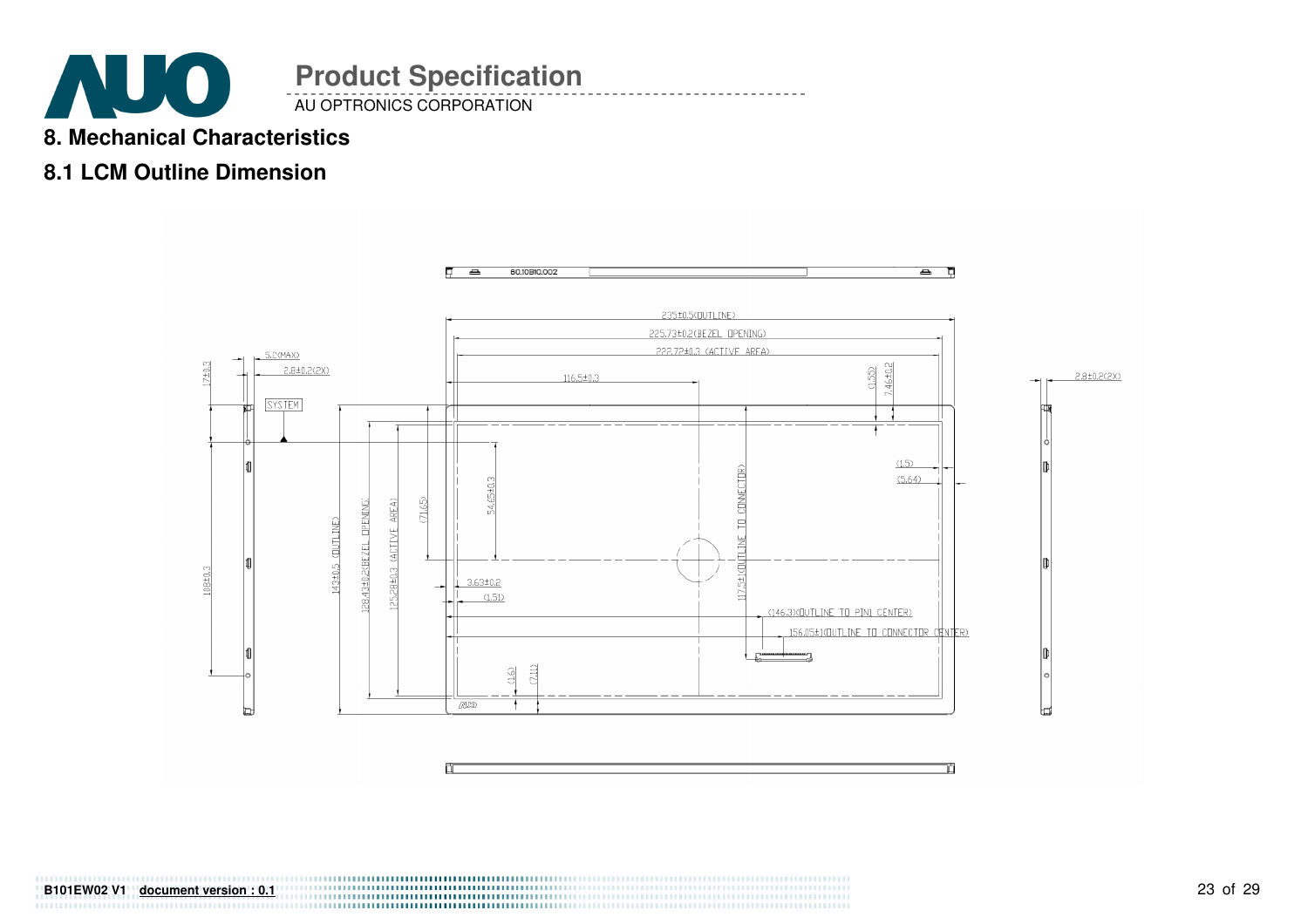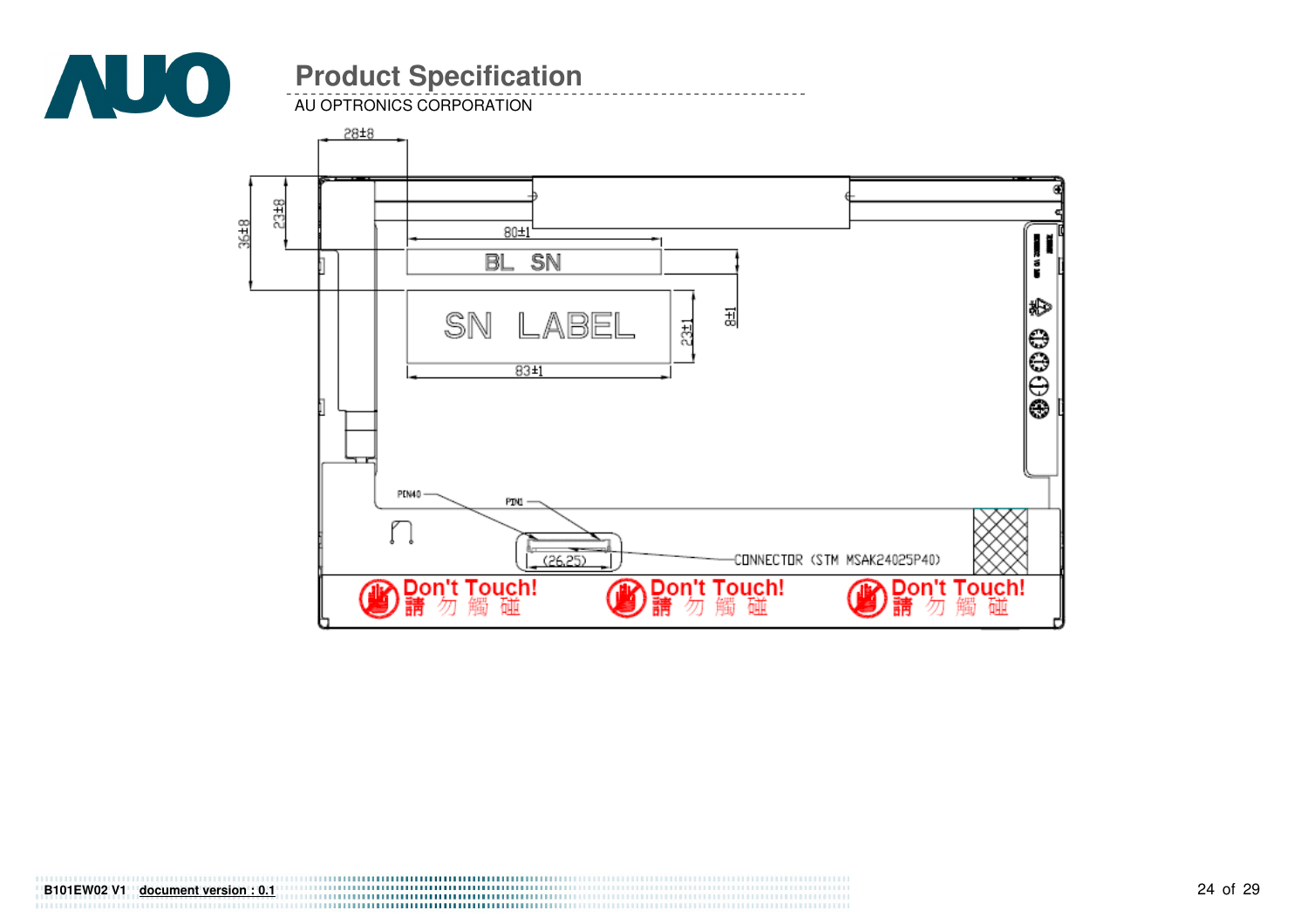

AU OPTRONICS CORPORATION

# **9.1 Shipping Label Format**

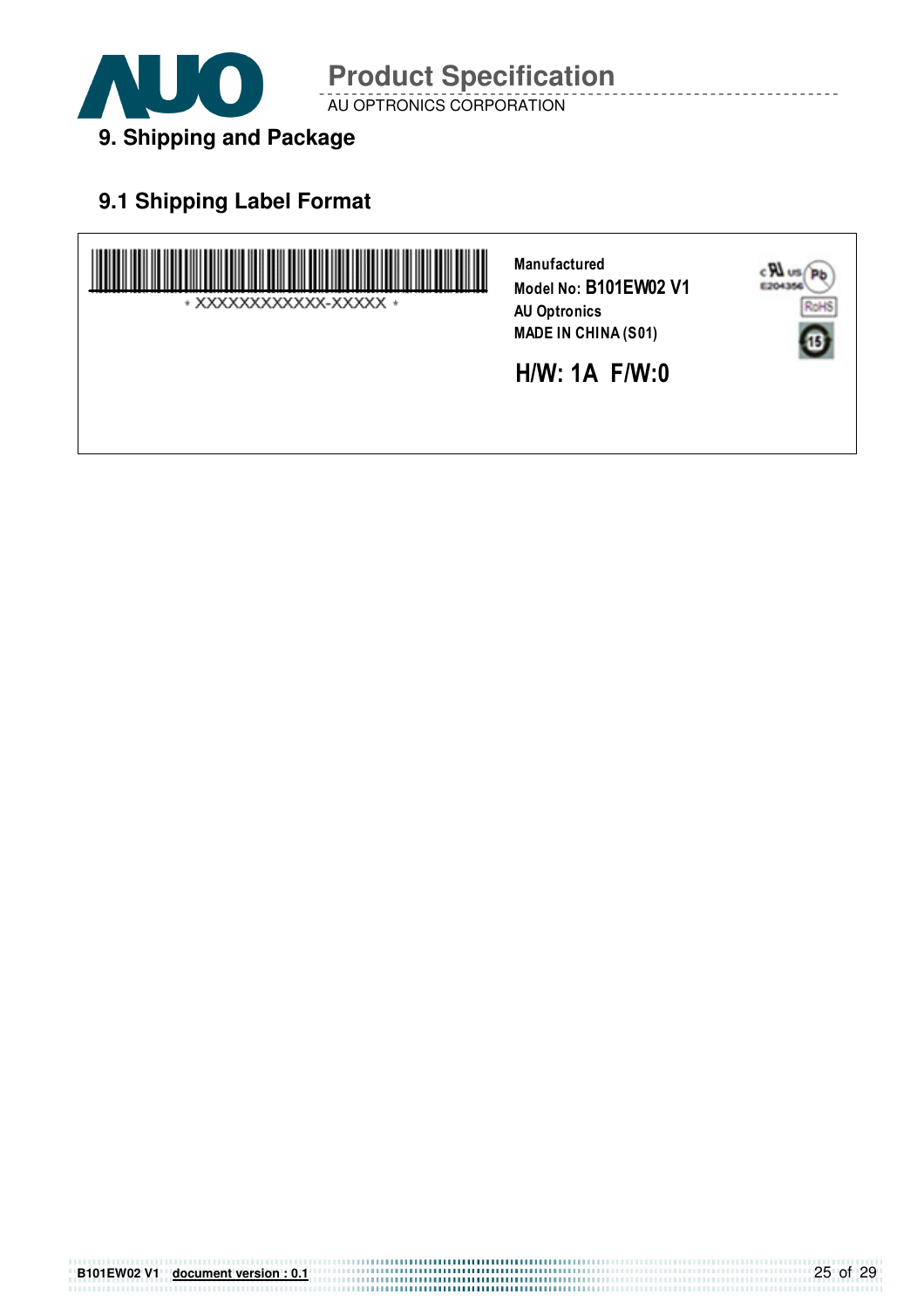

AU OPTRONICS CORPORATION



**9.3 Shipping package of palletizing sequence** 



**B101EW02 V1 document version : 0.1** 26 of 29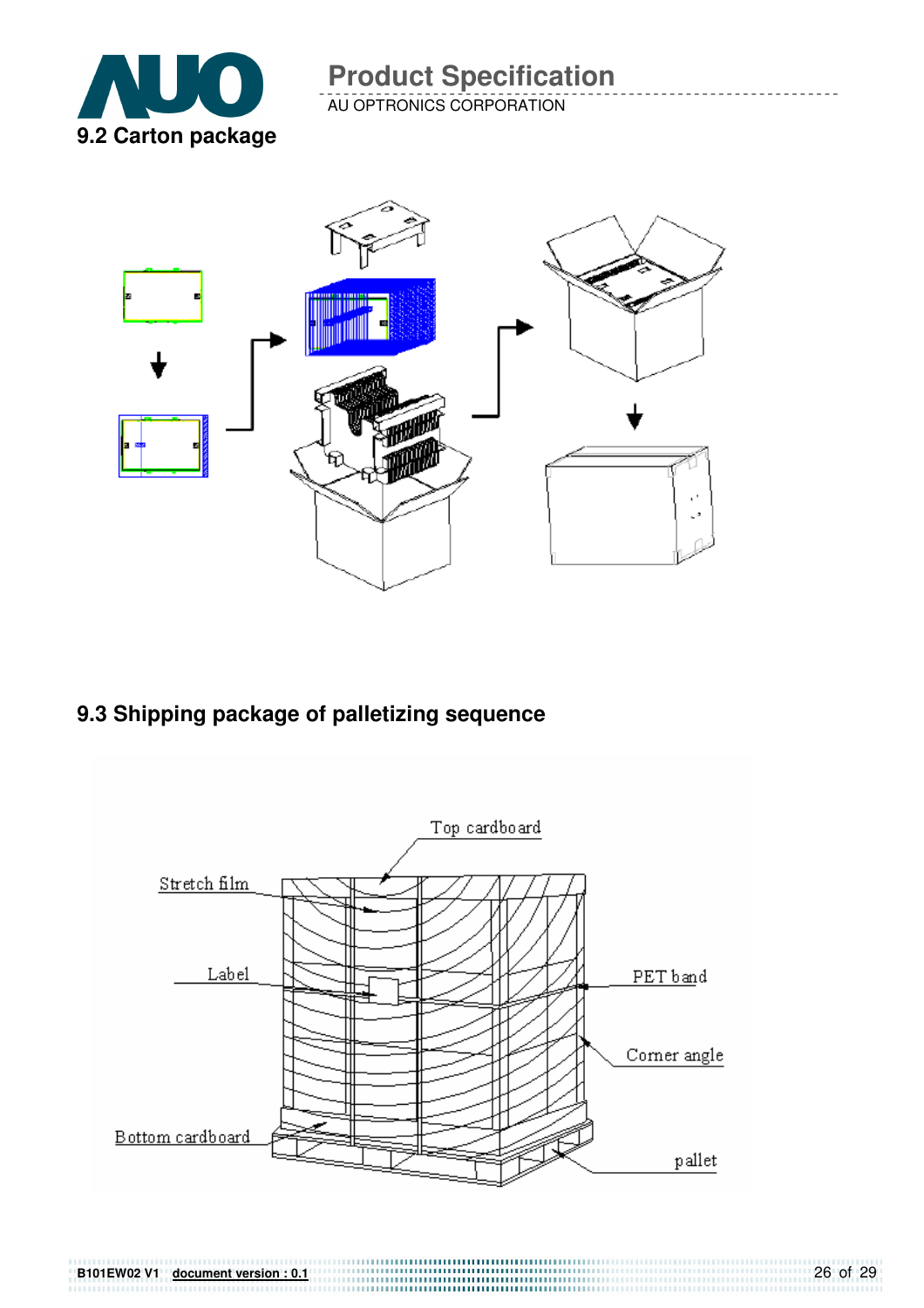

AU OPTRONICS CORPORATION

# **10. Appendix: EDID description**

| <b>Address</b> | <b>FUNCTION</b>                                | Value          | Value      | Value        | <b>Note</b> |
|----------------|------------------------------------------------|----------------|------------|--------------|-------------|
| <b>HEX</b>     |                                                | <b>HEX</b>     | <b>BIN</b> | <b>DEC</b>   |             |
| 00             | Header                                         | 00             | 00000000   | $\mathbf 0$  |             |
| 01             |                                                | FF             | 11111111   | 255          |             |
| 02             |                                                | FF             | 11111111   | 255          |             |
| 03             |                                                | FF             | 11111111   | 255          |             |
| 04             |                                                | FF             | 11111111   | 255          |             |
| 05             |                                                | FF             | 11111111   | 255          |             |
| 06             |                                                | FF             | 11111111   | 255          |             |
| 07             |                                                | 00             | 00000000   | 0            |             |
| 08             | EISA Manuf. Code LSB                           | 06             | 00000110   | 6            |             |
| 09             | <b>Compressed ASCII</b>                        | AF             | 10101111   | 175          |             |
| 0A             | Product Code                                   | D <sub>5</sub> | 11010101   | 213          |             |
| 0В             | hex LSB first                                  | 21             | 00100001   | 33           |             |
| 0C             | 32-bit ser #                                   | 00             | 00000000   | $\pmb{0}$    |             |
| 0D             |                                                | 00             | 00000000   | 0            |             |
| 0E             |                                                | 00             | 00000000   | 0            |             |
| 0F             |                                                | 00             | 00000000   | $\pmb{0}$    |             |
| 10             | Week of manufacture                            | 00             | 00000000   | $\mathbf 0$  |             |
| 11             | Year of manufacture                            | 13             | 00010011   | 19           |             |
| 12             | EDID Structure Ver.                            | 01             | 00000001   | 1            |             |
| 13             | EDID revision #                                | 03             | 00000011   | 3            |             |
| 14             | Video input def. (digital I/P, non-TMDS, CRGB) | 80             | 10000000   | 128          |             |
| 15             | Max H image size (rounded to cm)               | 16             | 00010110   | 22           |             |
| 16             | Max V image size (rounded to cm)               | 0D             | 00001101   | 13           |             |
| 17             | Display Gamma (=(gamma*100)-100)               | 78             | 01111000   | 120          |             |
| 18             | re support (no DPMS, Active OFF, RGB, tmg E    | 0A             | 00001010   | 10           |             |
| 19             | Red/green low bits (Lower 2:2:2:2 bits)        | 43             | 01000011   | 67           |             |
| 1A             | Blue/white low bits (Lower 2:2:2:2 bits)       | 25             | 00100101   | 37           |             |
| 1B             | Red x (Upper 8 bits)                           | 94             | 10010100   | 148          |             |
| 1C             | Red y/ highER 8 bits                           | 59             | 01011001   | 89           |             |
| 1D             | Green x                                        | 56             | 01010110   | 86           |             |
| <b>1E</b>      | Green y                                        | 8D             | 10001101   | 141          |             |
| 1F             | Blue x                                         | 28             | 00101000   | 40           |             |
| 20             | Blue y                                         | 22             | 00100010   | 34           |             |
| 21             | White x                                        | 50             | 01010000   | 80           |             |
| 22             | White y                                        | 54             | 01010100   | 84           |             |
| 23             | Established timing 1                           | 00             | 00000000   | 0            |             |
| 24             | Established timing 2                           | 00             | 00000000   | 0            |             |
| 25             | Established timing 3                           | 00             | 00000000   | 0            |             |
| 26             | Standard timing #1                             | 01             | 00000001   | $\mathbf{1}$ |             |
| 27             |                                                | 01             | 00000001   | $\mathbf{1}$ |             |
| 28             | Standard timing #2                             | 01             | 00000001   | $\mathbf{1}$ |             |
| 29             |                                                | 01             | 00000001   | $\mathbf{1}$ |             |
| 2A             | Standard timing #3                             | 01             | 00000001   | 1            |             |
| 2B             |                                                | 01             | 00000001   | $\mathbf{1}$ |             |
| 2C             | Standard timing #4                             | 01             | 00000001   | $\mathbf{1}$ |             |
| 2D             |                                                | 01             | 00000001   | $\mathbf{1}$ |             |
| 2E             | Standard timing #5                             | 01             | 00000001   | $\mathbf{1}$ |             |
| $2\mathsf{F}$  |                                                | 01             | 00000001   | $\mathbf{1}$ |             |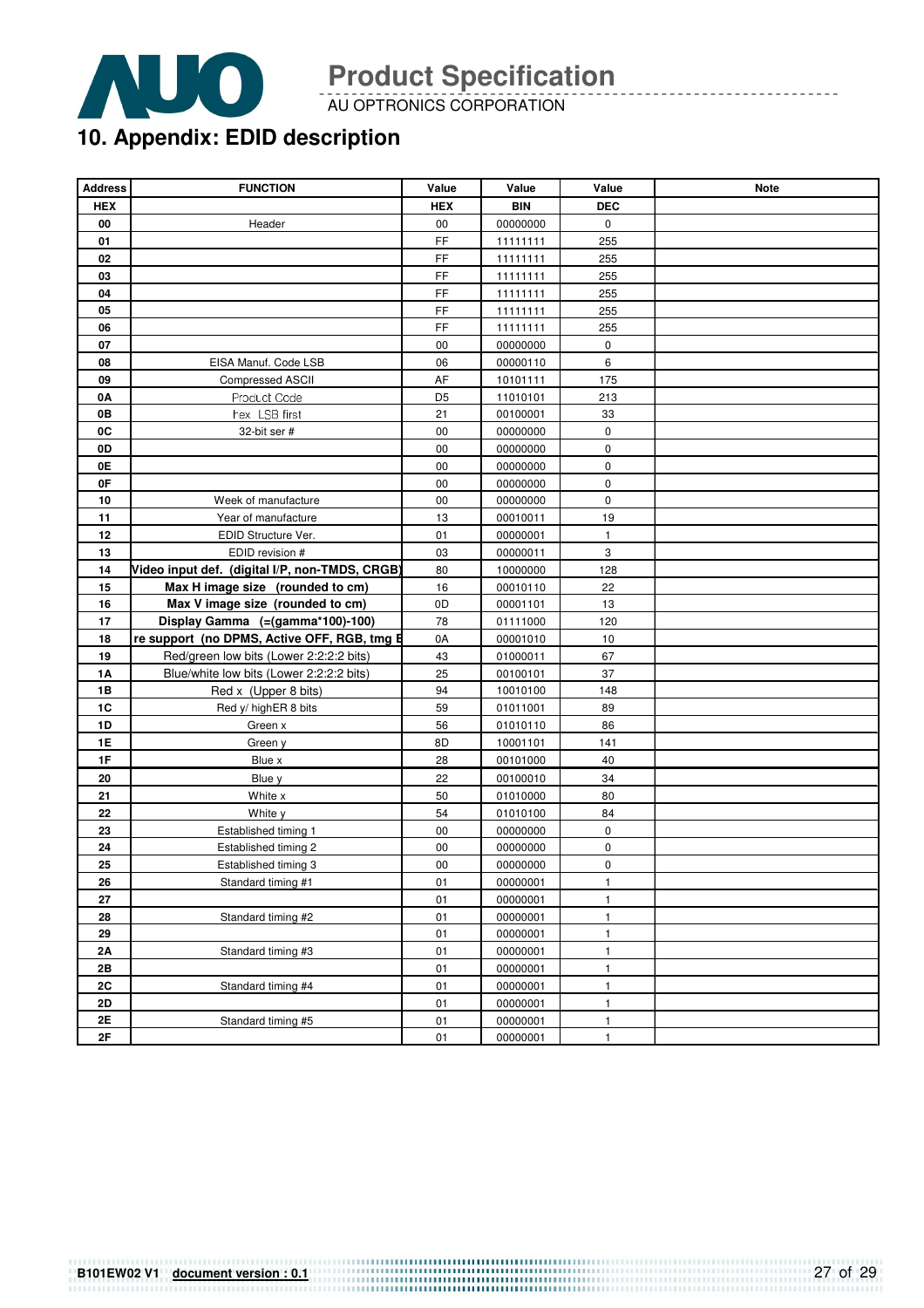

AU OPTRONICS CORPORATION

| 30        | Standard timing #6                                | 01               | 00000001 | 1                      |         |
|-----------|---------------------------------------------------|------------------|----------|------------------------|---------|
| 31        |                                                   | 01               | 00000001 | $\mathbf{1}$           |         |
| 32        | Standard timing #7                                | 01               | 00000001 | $\mathbf{1}$           |         |
| 33        |                                                   | 01               | 00000001 | $\mathbf{1}$           |         |
| 34        | Standard timing #8                                | 01               | 00000001 | $\mathbf{1}$           |         |
| 35        |                                                   | 01               | 00000001 | $\mathbf{1}$           |         |
| 36        | Pixel Clock/10000 LSB                             | 9C               | 10011100 | 156                    |         |
| 37        | Pixel Clock/10000 USB                             | 18               | 00011000 | 24                     |         |
| 38        | Horz active Lower 8bits                           | 00               | 00000000 | 0                      |         |
| 39        | Horz blanking Lower 8bits                         | 82               | 10000010 | 130                    |         |
| 3A        | HorzAct:HorzBlnk Upper 4:4 bits                   | 50               | 01010000 | 80                     |         |
| 3B        | Vertical Active Lower 8bits                       | D <sub>0</sub>   | 11010000 | 208                    |         |
| 3C        | Vertical Blanking Lower 8bits                     | 14               | 00010100 | 20                     |         |
| 3D        | Vert Act: Vertical Blanking<br>(upper 4:4 bit)    | 20               | 00100000 | 32                     |         |
| 3E        | HorzSync. Offset                                  | 30               | 00110000 | 48                     |         |
| $3F$      | HorzSync. Width                                   | 20               | 00100000 | 32                     |         |
| 40        | VertSync.Offset: VertSync.Width                   | 36               | 00110110 | 54                     |         |
| 41        | Horz‖ Sync Offset/Width Upper 2bits               | 00               | 00000000 | $\mathbf 0$            |         |
| 42        | Horizontal Image Size Lower 8bits                 | DE               | 11011110 | 222                    |         |
| 43        | Vertical Image Size Lower 8bits                   | 7D               | 01111101 | 125                    |         |
| 44        | Horizontal & Vertical Image Size (upper 4:4 bits) | $00\,$           | 00000000 | 0                      |         |
| 45        | Horizontal Border (zero for internal LCD)         | $00\,$           | 00000000 | $\pmb{0}$              |         |
| 46        | Vertical Border (zero for internal LCD)           | 00               | 00000000 | $\pmb{0}$              |         |
| 47        | Signal (non-intr, norm, no stero, sep sync, neg p | 18               | 00011000 | 24                     |         |
| 48        | Detailed timing/monitor                           | 00               | 00000000 | 0                      |         |
| 49        | descriptor #2                                     | 00               | 00000000 | $\pmb{0}$              |         |
| 4Α        |                                                   | $00\,$           | 00000000 | $\pmb{0}$              |         |
| 4B        |                                                   | 0F               | 00001111 | 15                     |         |
| 4C        |                                                   | $00\,$           | 00000000 | $\pmb{0}$              |         |
| 4D        |                                                   | $00\,$           | 00000000 | $\pmb{0}$              |         |
| 4E        |                                                   | 00               | 00000000 | $\pmb{0}$              |         |
| 4F        |                                                   | 00               | 00000000 | $\pmb{0}$              |         |
| 50        |                                                   | 00               | 00000000 | $\pmb{0}$              |         |
| 51        |                                                   | $00\,$           | 00000000 | $\pmb{0}$              |         |
| 52        |                                                   | 00               | 00000000 | $\mathbf 0$            |         |
| 53        |                                                   | $00\,$           | 00000000 | $\pmb{0}$              |         |
|           |                                                   | $00\,$           |          | $\pmb{0}$              |         |
| 54        |                                                   |                  | 00000000 |                        |         |
| 55<br>56  |                                                   | 00               | 00000000 | $\pmb{0}$<br>$\pmb{0}$ |         |
|           |                                                   | 00               | 00000000 |                        |         |
| 57        |                                                   | 00               | 00000000 | $\pmb{0}$              |         |
| 58<br>59  |                                                   | 00<br>20         | 00000000 | $\pmb{0}$<br>32        |         |
|           |                                                   |                  | 00100000 |                        |         |
| <b>5A</b> | Detailed timing/monitor                           | $00\,$<br>$00\,$ | 00000000 | $\pmb{0}$              |         |
| 5B        | descriptor #3                                     |                  | 00000000 | $\pmb{0}$              |         |
| 5C        |                                                   | $00\,$<br>FE     | 00000000 | $\pmb{0}$<br>254       |         |
| 5D<br>5E  |                                                   |                  | 11111110 |                        |         |
|           |                                                   | 00               | 00000000 | $\pmb{0}$              |         |
| 5F        | Manufacture                                       | 41               | 01000001 | 65                     | Α       |
| 60        | Manufacture                                       | 55               | 01010101 | 85                     | $\sf U$ |
| 61        | Manufacture                                       | 4F               | 01001111 | 79                     | O       |
| 62        |                                                   | 0A               | 00001010 | 10                     |         |
| 63        |                                                   | 20               | 00100000 | 32                     |         |
| 64        |                                                   | 20               | 00100000 | 32                     |         |
| 65        |                                                   | 20               | 00100000 | 32                     |         |
| 66        |                                                   | $20\,$           | 00100000 | 32                     |         |
| 67        |                                                   | $20\,$           | 00100000 | 32                     |         |
| 68        |                                                   | 20               | 00100000 | 32                     |         |
| 69        |                                                   | 20               | 00100000 | 32                     |         |